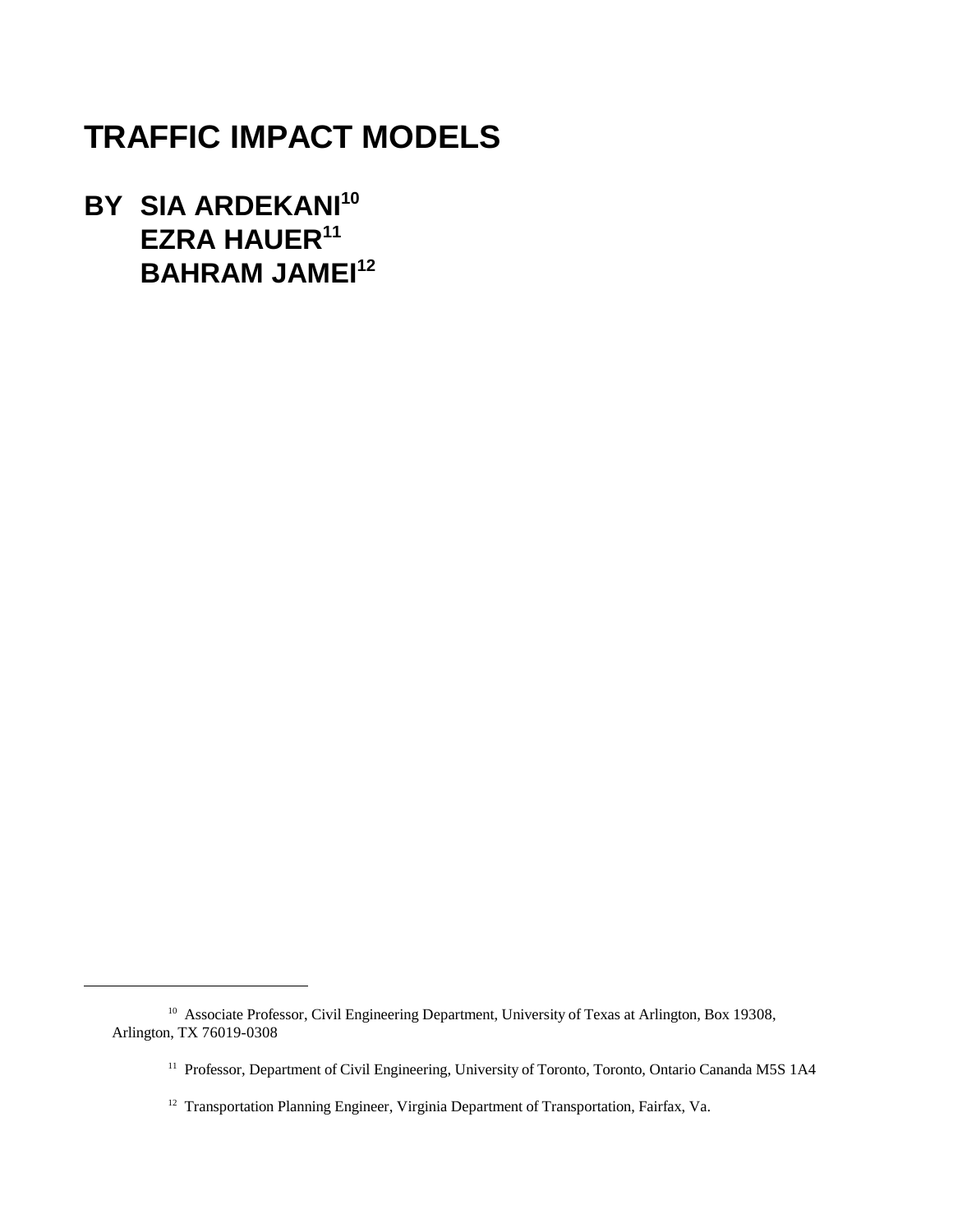# **Chapter 7 - Frequently used Symbols**

| Φ                | $=$               | fuel consumption per unit distance                                     |
|------------------|-------------------|------------------------------------------------------------------------|
| ω                | $=$               | parameter                                                              |
| $\boldsymbol{a}$ | $=$               | instantaneous acceleration rate $(a>0, km/hr/sec)$                     |
| A                | $=$               | acceleration rate                                                      |
| AADT             | $\equiv$          | average annual daily traffic (vehicles/day)                            |
| ACCT             | $\equiv$          | acceleration time                                                      |
| ADT              | $=$               | average daily traffic (vehicles/day)                                   |
| C1               | $=$               | average peak hour concentration                                        |
| C8               | $=$               | annual maximum 8-hour concentration                                    |
| CLT              | $=$               | Deceleration time                                                      |
| $d_{s}$          | $=$               | average stopped delay per vehicle (secs)                               |
| Е                | $=$               | Engine size $(cm3)$                                                    |
| <i>EFI</i>       | $=$               | idle emission factor                                                   |
| EFL              | $=$               | intersection link composite emission factor                            |
| $f_{\parallel}$  | $\equiv$          | instantaneous fuel consumption (mL/sec)                                |
| $\boldsymbol{F}$ | $\equiv$          | fuel consumed (lit/km) [Watson, et al model]                           |
| F                | $\equiv$          | average fuel consumption per roadway section (mL) [Akcelik model]      |
| $f_{I}$          | $\qquad \qquad =$ | fuel consumption rate while cruising (mL/km)                           |
| f <sub>2</sub>   | $\quad \  \  =$   | fuel consumption rate while idling (mL/sec)                            |
| $f_3$            | $\quad \  \  =$   | excess fuel consumption per vehicle stop (mL)                          |
| $f_c$            | $\equiv$          | steady-state fuel consumption rate at cruising speed (mL/km)           |
| $\boldsymbol{h}$ | $\equiv$          | average number of stops per vehicle                                    |
| $K_i$            | $\equiv$          | parameter representing idle flow rate (mL/sec)                         |
| $K_{2}$          | $\equiv$          | parameter representing fuel consumption to overcome rolling resistance |
| $K_{\phi}K_{5}$  | $\equiv$          | parameters related to fuel consumption due to positive acceleration    |
| L                | $=$               | payload (Kg)                                                           |
| LQU              | $=$               | queue length                                                           |
| $\boldsymbol{m}$ | $=$               | expected number of single-vehicle accidents per unit time              |
| NDLA             | $\equiv$          | vehicles delayed per cycle per lane                                    |
| P                | $=$               | probability of a single-vehicle accident                               |
| PKE              | $=$               | positive kinetic energy                                                |
| q                | $\qquad \qquad =$ | flow (vph)                                                             |
| $q_i$            | $=$               | flow rate of type i vehicles (vph)                                     |
| S                | $=$               | speed                                                                  |
| SPD              | $\equiv$          | cruise speed                                                           |
| T                | $\equiv$          | average travel time per unit distance                                  |
| u                | $=$               | model parameter related to driving conditions                          |
| V                | $=$               | average speed (km/hr) [Elemental model]                                |
| V                |                   | instantaneous speed (km/hr) [Akcelik and Bayley model]                 |
| $V_c$            | $=$               | steady-state cruising speed (km/hr)                                    |
| $V_f$            | $=$               | final speed (km/hr)                                                    |
| $V_i$            | $=$               | initial speed (km/hr)                                                  |
| <i>VMT</i>       |                   | vehicle miles of travel                                                |
| $V_{s}$          | $=$               | space mean speed (km/hr)                                               |
| VSP              | $=$               | at-rest vehicle spacing                                                |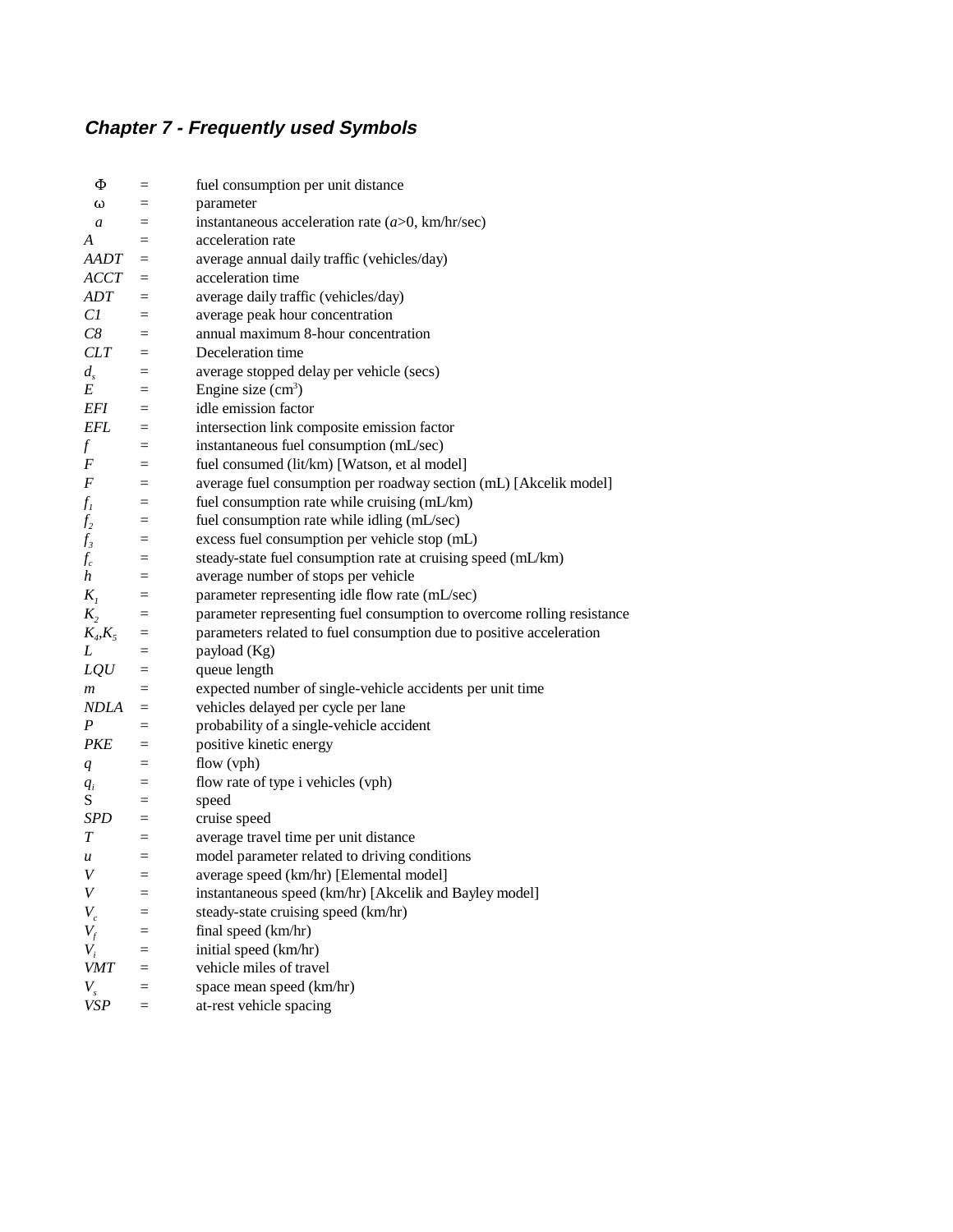# **7. TRAFFIC IMPACT MODELS**

# **7.1 Traffic and Safety**

## **7.1.1 Introduction**

like are related to accident frequency and severity. However, represents. Thus, eg., if the ordinate shows the expected number due to limitation of space, only the relationship between accident of fatal accidents/year in 1972-1976 for a certain road section, frequency and traffic flow will be discussed. The terminology then the AADT is the average for the period 1972-1976. that pertains to characteristics of the traffic stream has already been established and only a few definitions need to be added. The '**safety**' of an entity is defined as '**the number of accidents** Thus, eg., head-on collisions may depend on the two opposing **by type, expected to occur on the entity in a certain period, per unit of time**'. In this definition, 'accident types' are categories such as rear-end, sideswipe, single-vehicle, multivehicle, injury, property damage only, etc. The word 'expected' is as in probability theory: what would be the average-in-thelong-run if it was possible to freeze all the relevant circumstances of the period at their average, and then repeat it In practice it is common to use the term '**accident rate**'. The over and over again. The word 'entity' may mean a specific road accident rate is proportional to the slope of the line joining the section or intersection, a group of horizontal curves with the origin and a point of the safety performance function. Thus, at same radius, the set of all signalized intersections in point A of Figure 7.1, where AADT is 3000 vehicles per day Philadelphia, etc. Since the safety of every entity changes in and where the expected number of accidents for this road section time, one must be specific about the period. Furthermore, to is 1.05 accidents per year, the accident rate is facilitate communication, safety is usually expressed as a  $1.05/(3000\times365)=0.96\times10^{-6}$  accidents/vehicle. At point B the frequency. Thus, eg., one might speak about the expected accident rate is  $1.2/(4000\times365)=0.82\times10^{-6}$  accidents/vehicle. If number of fatal accidents/year in 1972-1976 for a certain road the road section was, say, 1.7 km long, the same accident rates section. To standardize further one often divides by the section

As defined, the safety of an entity is a string of expected frequencies,  $m_1, m_2, \ldots, m_p, \ldots$ , one for each accident type chosen. However, for the purpose of this discussion it will suffice to speak about one (unspecified) accident type, the expected accident frequency of which is  $m_i$ .

# **7.1.2 Flow and Safety**

The functional relationship between  $m_i$  and the traffic flow which the entity serves, is a **'safety performance function'**. A safety performance function is depicted schematically in Figure 7.1. For the moment its shape is immaterial. It tells how for some entity the expected frequency of accidents of some type would be changing if traffic flow on the entity changed while all other conditions affecting accident occurrence remained fixed. While the flow may be in any units, it is usually understood that it

This section ought to be about how traffic flow, speed and the pertains to the same period of time which the accident frequency

Naturally,  $m_i$  can be a function of more than one traffic flow. flows; collisions between pedestrians and left-turning traffic depend on the flow of pedestrians, the flow of straight-through vehicles, and the flow of left-turning vehicles etc.. In short, the arguments of the safety performance function can be several flows.

length; now the units may be, say, accidents/(year  $\times$  km). accidents/vehicle-km and  $1.2/(4000\times365\times1.7)=0.48\times10^{-6}$ could be written as  $1.05/(3000 \times 365 \times 1.7) = 0.56 \times 10^{-6}$ accidents/vehicle-km.

> The safety performance function of an entity is seldom a straight line. If so, the accident rate is not constant but varies with traffic flow. As a consequence, if one wishes to compare the safety of two or more entities serving different flows, one can not use the accident rate for this purpose. The widespread habit of using accident rates to judge the relative safety of different entities or to assess changes in safety of the same entity is inappropriate and often harmful. To illustrate, suppose that the AADT on the road section in Figure 7.1 increased from 3000 'before pavement resurfacing' to 4000 'after pavement resurfacing' and that the average accident frequency increased from 1.05 'before' to 1.3 'after'. Note that 1.2 accidents/year would be expected at AADT=4000 had the road surface remained unchanged (see Figure 7.1). Since  $1.3 > 1.2$  one must conclude that following resurfacing there was a **deterioration** of 0.1 accidents/year. But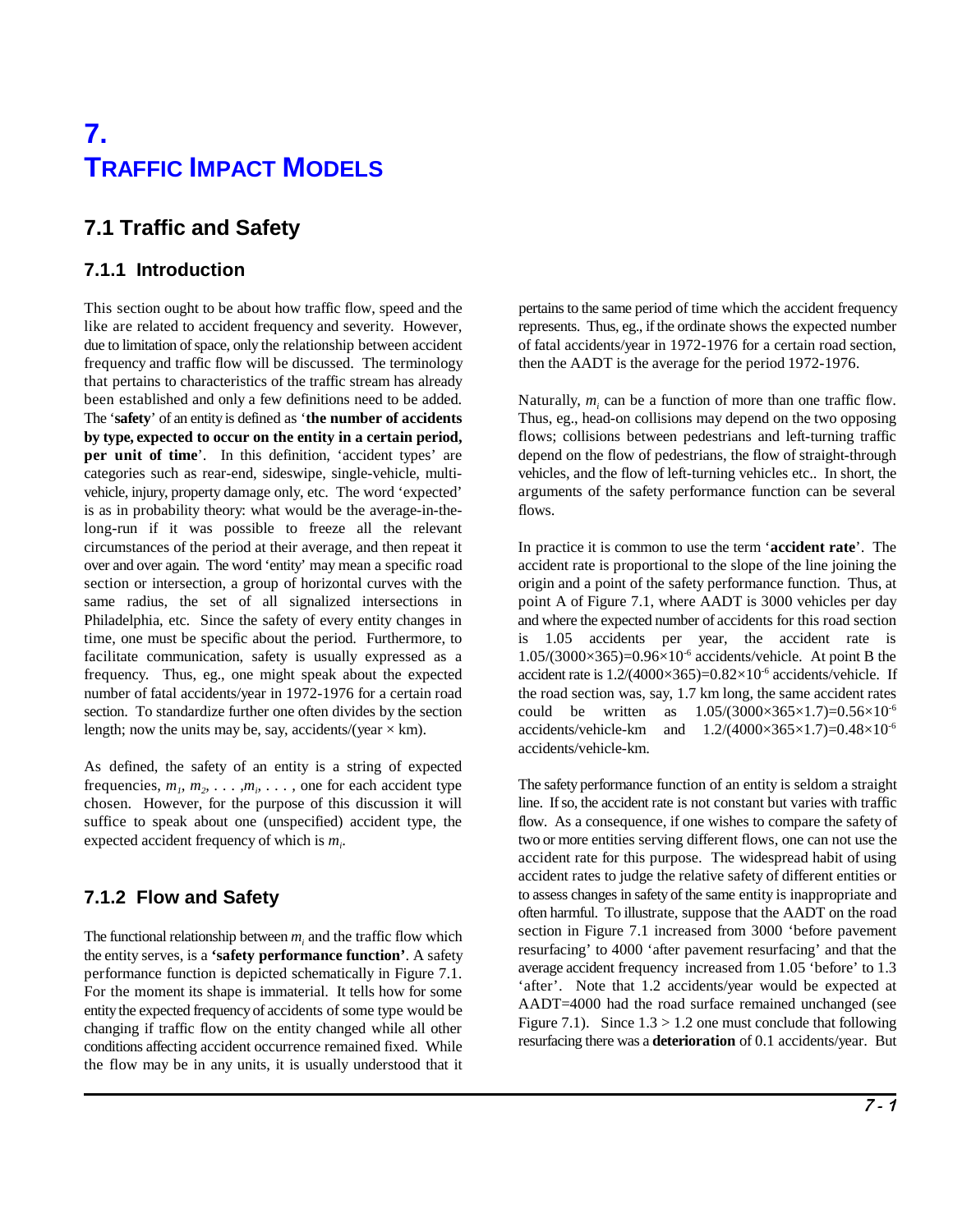

**Figure 7.1 Safety Performance Function and Accident Rate.**

**less** than the accident rate 'before resurfacing' (1.05/3000×365=  $0.96\times10^{-6}$ ) which erroneously suggests that there has been an improvement. Similar arguments against the use of accident rates can be found in Pfundt (1969), Hakkert et al. (1976), Mahalel (1986), Brundell-Freij & Ekman (1991), Andreassen (1991).

To avoid such errors, the simple rule is that safety comparisons are legitimate only when the entities or periods are compared **as if they served the same amount of traffic**. To accomplish such equalization, one needs to know the safety performance function. Only in the special case when the performance function happens to be a straight line, may one divide by traffic flow and then compare accident rates. However, to judge whether the safety performance function is a straight line, one must know its shape, and when the shape of the safety performance function is known, the computation of an accident rate is superfluous. It is therefore best not to make use of accident rates. For this reason, the rest of the discussion is about expected accident frequencies, not rates.

Knowledge of safety performance functions is an important element of rational road safety management. The nature and shape of this function is subject to some logical considerations. However, much of the inquiry must be empirical.

# **7.1.3 Logical Considerations**

It stands to reason that there is some kind of relationship between traffic flow and safety. For one, without traffic there are no traffic accidents. So, the safety performance function must go through the origin. Also, the three interrelated characteristics of the traffic stream - flow, speed and density - all influence the three interrelated aspects of safety - the frequency of opportunities for accidents to occur, the chance of accident occurrence given an opportunity, and the severity of the outcome given an accident. However, while a relationship may be presumed to exist, it is rather difficult to learn much about its mathematical form by purely deductive reasoning.

Using logic only, one could argue as follows: "If, as in probability theory, the passage of a vehicle through a road section or an intersection is a 'trial' the 'outcome' of which can be 'accident' or 'no-accident' with some fixed probability. Assume further that vehicle passages are so infrequent that this probability is not influenced by the frequency at which the 'trials' occur. Under such conditions the expected number of single-vehicle accidents in a fixed time period must be proportional to the number of trials in that time period - that is to flow." In symbols,  $m_{single\text{-}vehicle} = qp$ , where q is flow and p is the probability of a single-vehicle accident in one passage of a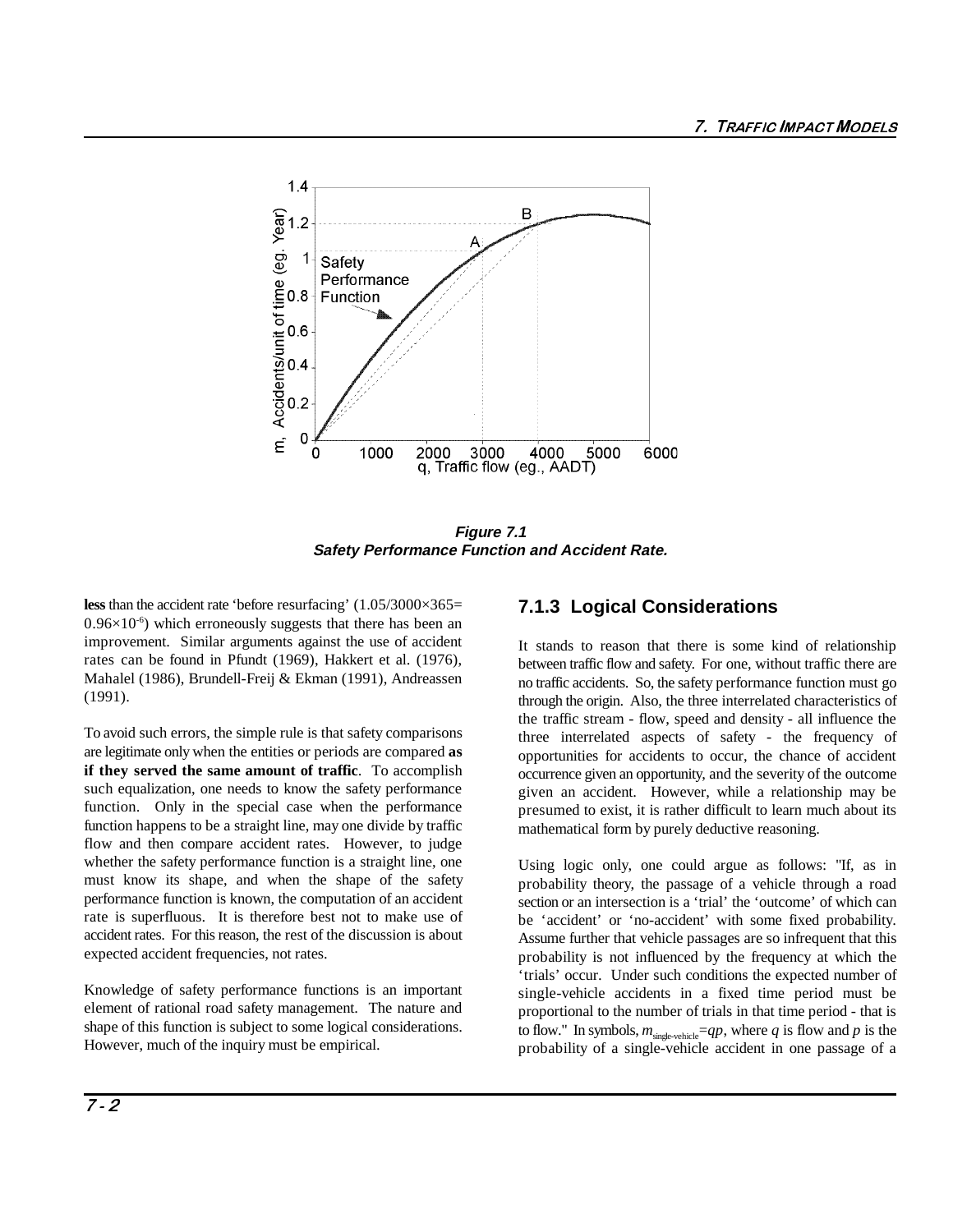vehicle. In this, *p* is a constant that does not depend on *q*. Thus, one may argue, that the number of single-vehicle accidents ought to be proportional to flow, but only at very low flows.

As flow and density increase to a point where a driver can see the vehicle ahead, the correspondence between the mental picture of independent trials and between reality becomes strained. The probability of a 'trial' to result in a single-vehicle accident now depends on how close other vehicles are; that is  $p = p(q)$ . Should  $p(q)$  be an increasing function of *q*, then  $m_{single-while}$  would increase more than in proportion with flow. Conversely, if an increase in flow diminishes the probability that a vehicle passing the road section will be in a single-vehicle accident, then  $m_{\text{single-vehicle}}$  would increase less than in proportion to traffic flow; indeed,  $m_{\text{single-vehicle}} = qp(q)$  can even decrease as traffic flow increases beyond a certain point. Thus, by logical reasoning one can only conclude that **near the origin**, the safety performance function for single-vehicle accidents ought to be a straight line.

If the safety performance function depends on two conflicting flows (car-train collisions at rail-highway grade crossings, cartruck collisions on roads, car-pedestrian collision at intersections etc.) then, near the origin,  $m<sub>i</sub>$  should be proportional to the **product** of the two flows. One could also use the paradigm of probability theory to speculate that (at very low flows) the expected number of collisions with vehicles parked on shoulders is proportional to the **square** of the flows: in the language of 'trials', 'outcomes', the number of vehicles parked on the shoulder ought to be proportional to the passing flow and the number of vehicles colliding with the parked cars ought to be proportional to the same flow. From here there is only a small step to argue that, say, the number of rear-end collisions should also be proportional to  $q^2$ . Again, this reasoning applies only to very low flows. How *m* depends on *q* when speed choice, alertness and other aspects of behavior are also a function of flow, cannot be anticipated by speculation alone.

This is as far as logical reasoning seems to go at present. It only tells us what the shape of the safety performance function should be near the origin. Further from the origin, when *p* changes with *q*, not much is gained thinking of *m* as the product *qp(q)*. Since the familiar paradigm of 'trials' and 'outcomes' ceased to fit reality, and the notion of 'opportunity to have an accident' is vague, it might be better to focus directly on the function  $m =$ *m(q)* instead of its decomposition into the product *qp(q)*.

Most theoretical inquiry into the relationship between flow and safety seems to lack detail. Thus, eg., most researchers try to relate the frequency of right-angle collisions at signalized intersections to the two conflicting flows. However, on reflection, the second and subsequent vehicles of a platoon may have a much lesser chance to be involved in such a collision than the first vehicle. Therefore it might make only a slight difference whether 2 or 20 vehicles have to stop for the same red signal. For this reason, the total flow is likely to be only weakly and circuitously related to the number of situations which generate right angle collisions at signalized intersections. There seems to be scope and promise for more detailed, elaborate and realistic theorizing. In addition, most theorizing to date attempted to relate safety to flow only. However, since flow, speed and density are connected, safety models could be richer if they contained all relevant characteristics of the traffic stream. Thus, eg., a close correspondence has been established between the number of potential overtakings derived from flow and speed distribution and accident involvement as a function of speed (Hauer 1971). Welbourne (1979) extends the ideas to crossing traffic and collisions with fixed objects. Ceder (1982) attempts to link accidents to headway distributions (that are a function of flow) through probabilistic modeling.

There is an additional aspect of the safety performance function which may benefit from logical examination. The claim was that it is reasonable to postulate the existence of a relationship between the traffic triad 'flow, speed and density' and between the safety triad 'frequency of opportunities, chance of accident given opportunity, and severity of the outcome given accident'. However, if there is a cause-effect relationship, it must be between accidents and the traffic characteristics near the time of their occurrence. One must ask whether there still is some meaningful safety performance function between accidents and traffic flow when flow is averaged over, say, a year. Whether the habit of relating accidents to AADTs (that is, averages over a year) materially distorts the estimated safety performance function is at present unclear. In a study by Quaye et al. (1993) three separate models were estimated from 15 minute flows, which then were aggregated into 1 hour flows and then into 7 hour flows. The three models differed but little. Persaud and Dzbik (1993) call models that relate hourly flows to accidents "microscopic" and models that relate AADT to yearly accident counts "macroscopic".

As will become evident shortly, empirical inquiries about safety performance functions display a disconcerting variety of results.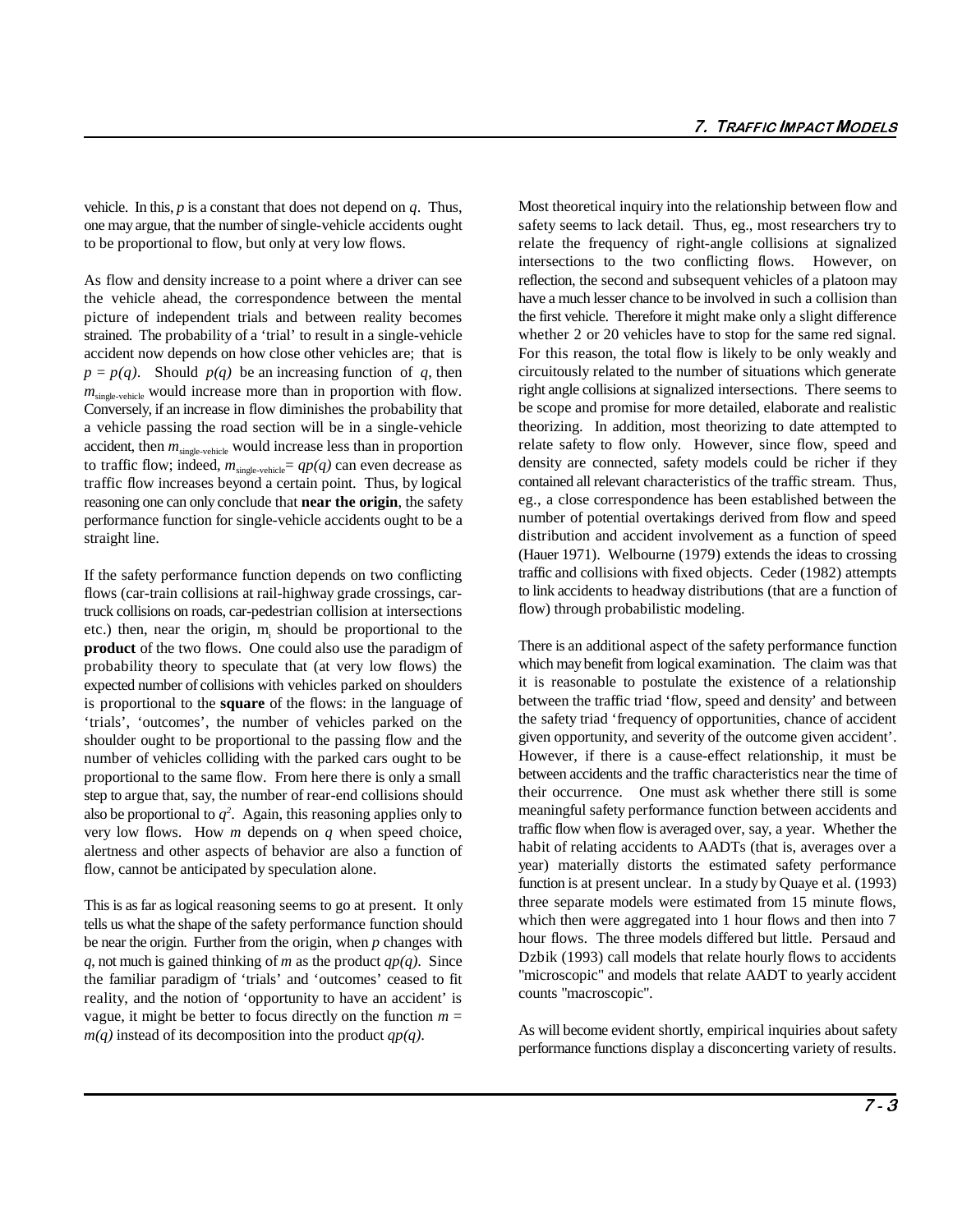A part of this variety could be explained by the fact that the most whether the result of a cross section study enables one to ubiquitous data for such inquiries consist of flow estimates anticipate how safety of a certain facility would change as a which are averages pertaining to periods of one year or longer. result of a change in traffic flow.

# **7.1.4 Empirical Studies**

Empirical studies about the association of traffic flow and accident frequency seldom involve experimentation; their nature is that of fitting functions to data. What is known about safety performance functions comes from studies in which the researcher assembles a set of data of traffic flows and accident counts, chooses a certain function that is thought to represent the relationship between the two, and then uses statistical techniques to estimate the parameters of the chosen function. Accordingly, discussion here can be divided into sections dealing with: (1) the kinds of study and data, (2) functional forms or models, (3) parameter estimates.

### **7.1.4.1 Kinds Of Study And Data**

Data for the empirical investigations are accident counts and traffic flow estimates. A number-pair consisting of the accident count for a certain period and the estimated flow for the same period is a 'data point' in a Cartesian representation such as Figure 7.1. To examine the relationship between traffic flow and accident frequency, many such points covering an adequate range of traffic flows are required.

There are two study prototypes (for a discussion see eg., Jovanis and Chang 1987). The most common way to obtain data points for a range of flows is to choose many road sections or intersections that are similar, except that they serve different flows. In this case we have a '**cross-section'** study. In such a study the accident counts will reflect not only the influence of traffic flow but also of all else that goes with traffic flow. In particular, facilities which carry larger flows tend to be built and maintained to higher standards and tend to have better markings and traffic control features. This introduces a systematic bias into 'cross-section' models. If a road that is built and maintained to a higher standard is safer, then accident counts on high-flow roads will tend to be smaller than had the roads been built, maintained and operated in the same way as the lower flow roads. Thus, in a cross-section study, it is difficult to separate what is due to traffic flow, and what is due to all other factors which depend on traffic flow. It is therefore questionable

Less common are studies that relate different traffic flows on the same facility to the corresponding accident counts. In this case we have a '**time-sequence**' study. In such a study one obtains the flow that prevailed at the time of each accident and the number of hours in the study period when various flows prevailed. The number of accidents in a flow group divided by the number of hours when such flows prevailed is the accident frequency (see, eg., Leutzbach et al. 1970, Ceder and Livneh 1978, Hall and Pendelton 1991). This approach might obviate some of the problems that beset the cross-section study. However, the time-sequence study comes with its own difficulties. If data points are AADTs and annual accident counts over a period of many years, then the range of the AADTs is usually too small to say much about any relationship. In addition, over the many years, driver demography, norms of behavior, vehicle fleet, weather, and many other factors also change. It is therefore difficult to distinguish between what is due to changes in traffic flow and what is due to the many other factors that have also changed. If the data points are traffic flows and accidents over a day, different difficulties arise. For one, the count of accidents (on one road and when traffic flow is in a specified range) is bound to be small. Also, low traffic flows occur mostly during the night, and can not be used to estimate the safety performance function for the day. Also, peak hour drivers are safer en-route to work than on their way home in the afternoon, and off-peak drivers tend to be a different lot altogether.

### **7.1.4.2 Models**

The first step of an empirical study of the relationship between traffic flow and accident frequency is to assemble, plot and examine the data. The next step is to select the candidate model equation(s) which might fit the data and serve as the safety performance function. Satterthwaite (1981, section 3) reviews the most commonly used models. Only those that are plausible and depend on traffic flow only are listed below. Traffic flow, while important, is but one of the many variables on which the expected accident frequency depends. However, since the monograph is devoted to traffic flow, the dependence on other variables will not be pursued here. The Greek letters are the unknown parameters to be estimated from data.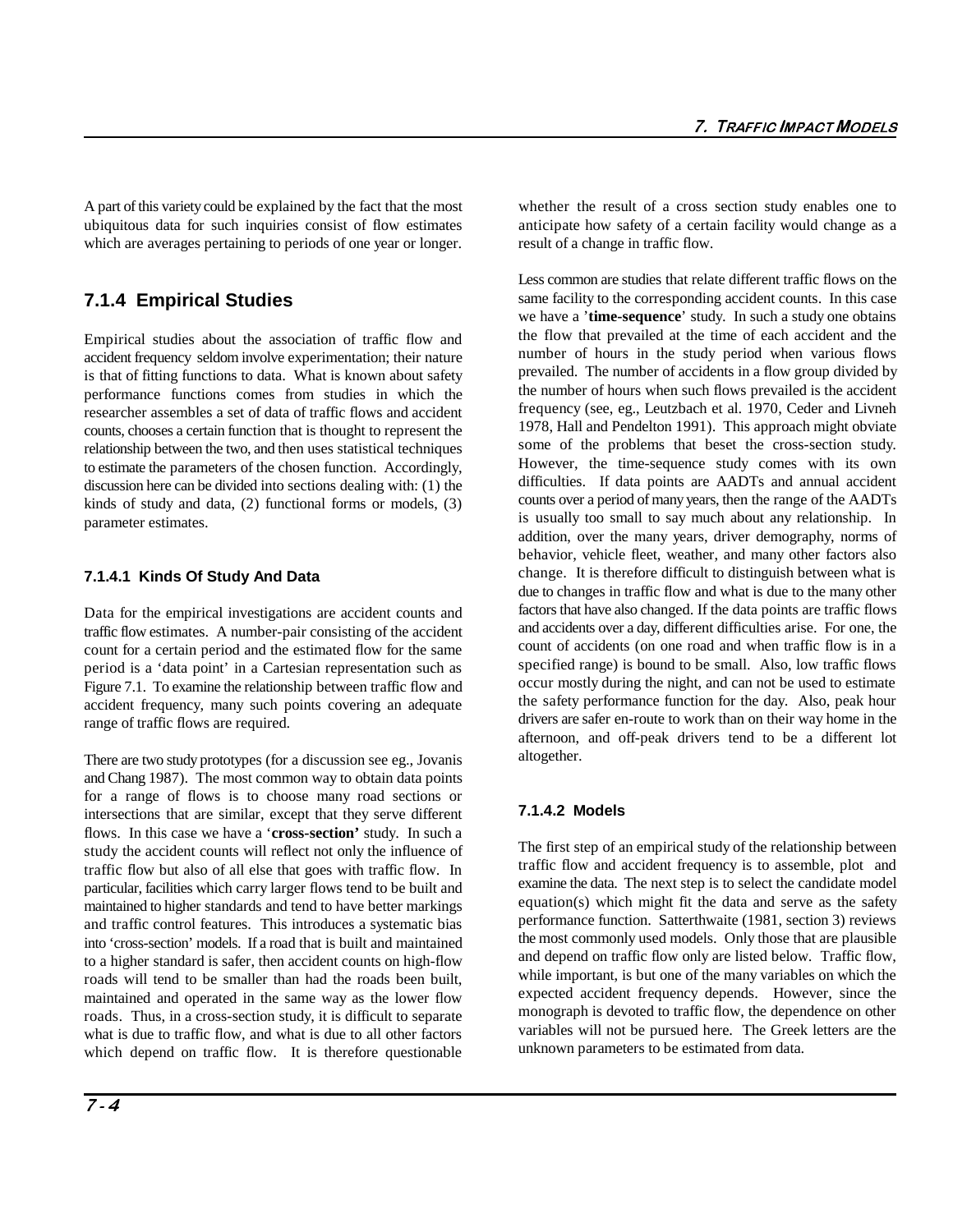When only one traffic stream is relevant the power function and The common feature of the models most often used is that they polynomial models have been used: are linear or can be made so by logarithmization. This simplifies

$$
m = \alpha q^{\beta} \tag{7.1}
$$

$$
m = \alpha q + \beta q^2 + \dots \tag{7.2}
$$

At times the more complex power form

$$
m = \alpha q^{\beta + \gamma \log(q)} \tag{7.1a}
$$

is used which is also akin to the polynomial model 7.2 when written in logarithms **a** straight line even for the higher flows where  $p(q)$  is not

$$
log(m) = log(\alpha) + \beta log(q) + \gamma [log(q)]^2
$$
 (7.2a)

relevant, the product of power functions seems common: the logical requirements will not be met.

$$
m = \alpha q_1^{\beta} q_2^{\gamma} \dots \tag{7.3}
$$

statistical parameter estimation. The shapes of these functions are shown in Figure 7.2.

constant any more. Similarly, if logic says that  $\beta=2$ , the quadratic growth applies for all *q*. In short, if  $\beta$  is selected to When two or more traffic streams or kinds of vehicles are from the origin. Conversely, if  $\beta$  is selected to fit the data best, The power function (Equation 7.1) is simple and can well satisfy the logical requirements near the origin (namely, that when  $q=0$  $m=0$ , and that  $\beta=1$  when one flow is involved or  $\beta=2$  when two flows are involved). However, its simplicity is also its downfall. If logic dictates, eg., that near the origin  $\beta=1$  (say, for singlevehicle accidents), then the safety performance function has to be meet requirements of logic, the model may not fit the data further



**Figure 7.2 Shapes of Selected Model Equations**.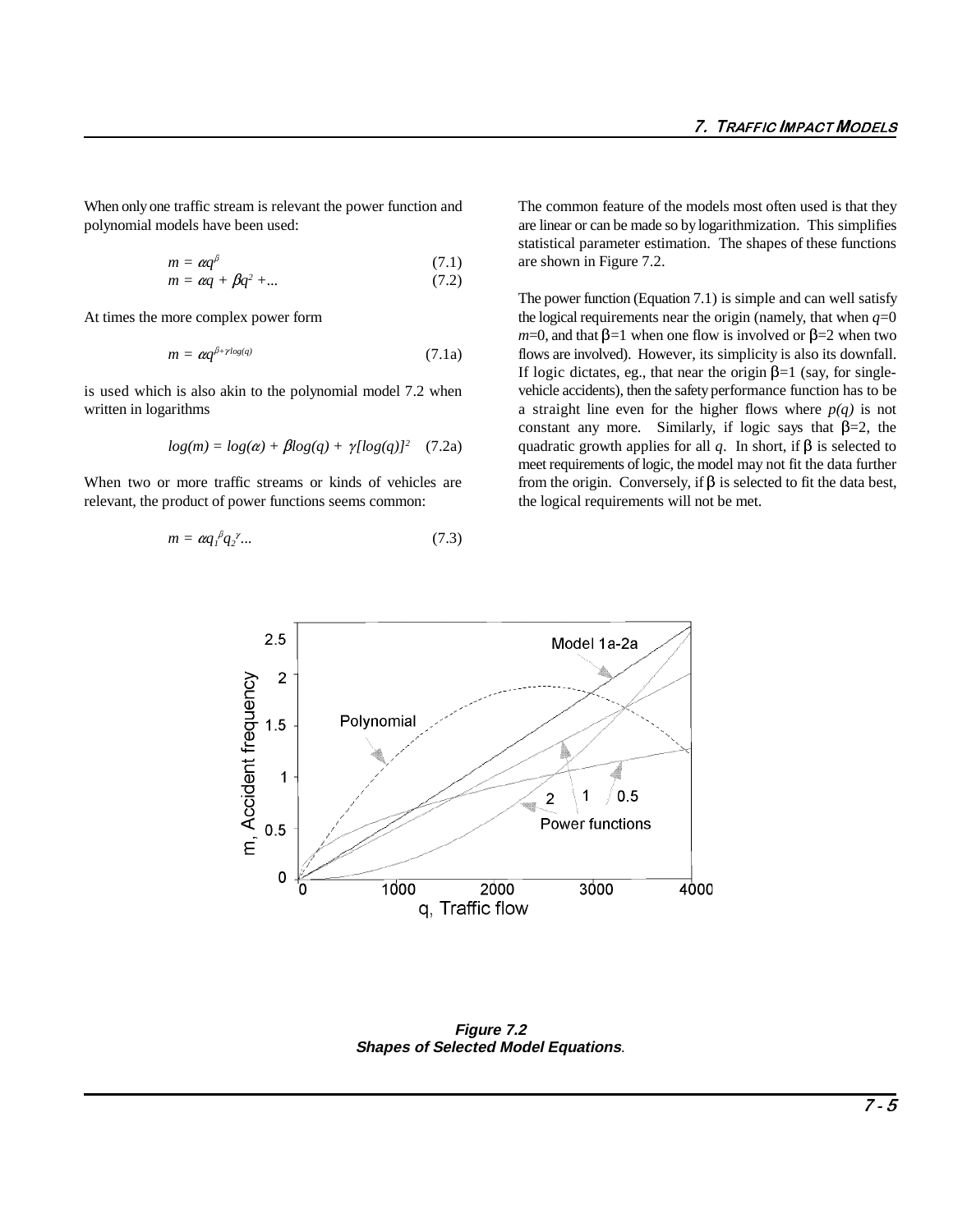The popularity of the power function in empirical research derives less from its suitability than from it being 'lazy user friendly'; most software for statistical parameter estimation can accommodate the power function with little effort. The polynomial model (Equation 7.2) never genuinely satisfies the near-origin requirements. Its advantage is that by using more terms (and more parameters) the curve can be bent and shaped almost at will. This is achieved at the expense of parsimony in parameters.

If the data suggest that as flow increases beyond a certain level, the slope of  $m(q)$  is diminishing, perhaps even grows negative, an additional model that is parsimonious in parameters might deserve consideration:

$$
m = \alpha q^k e^{\beta q} \tag{7.4}
$$

where  $k = 1$  or 2 in accord with the near-origin requirements. When  $\beta$ <0 the function has a maximum at  $q = -k/\beta$ . Its form when  $k=1$  and  $k=2$  is shown in Figure 7.3. The advantage of this model is that it can meet the near-origin requirements and still can follow the shape of the data.

A word of caution is in order. In the present context the focus is on how accident frequency depends on traffic flow. Accordingly, the models were written with flow (*q*) as the principal independent variable. However, traffic flow is but one of the many causal factors which affect accident frequency. Road geometry, time of day, vehicle fleet, norms of behaviour and the like all play a part. Therefore, what is at times lumped into a single parameter ( $\alpha$  in equation 7.1, 7.1a, 7.3 and 7.4) really represents a complex multivariate expression. In short, the modeling of accident frequency is multivariate in nature.



**Figure 7.3 Two Forms of the Model in Equation 7.4**.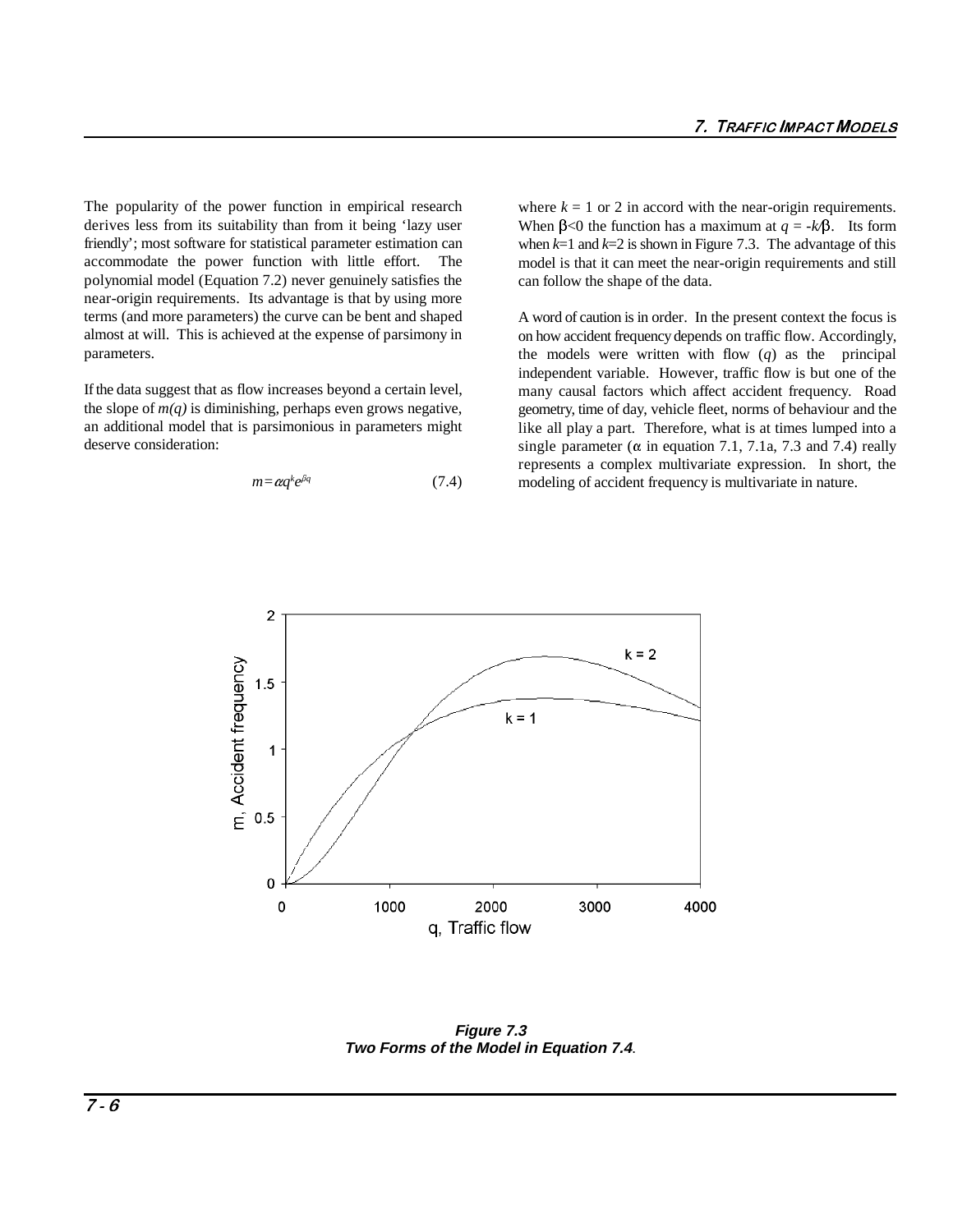With the data in hand and the functional form selected, the next step is to estimate the parameters  $(\alpha, \beta,...)$ . In earlier work, estimation was often by minimization of squared deviations. This practice now seems deficient. Recognizing the discrete nature of accident counts, the fact that their variance increases with their mean, and the possible existence of over-dispersion, it now seems that more appropriate statistical techniques are called for (see eg., Hauer 1992, Miaou and Lum 1993).

Results of past research are diverse. Part of the diversity is due to the problems which beset both the cross-section and the time sequence of studies; another part is due to the use of AADT and similar long-period averages that have a less than direct tie to accident occurrence; some of the diversity may come from various methodological shortcomings (focus on accident rates, choice of simplistic model equations, use of inappropriate statistical techniques); and much is due to the diversity between jurisdictions in what counts as a reportable accident and in the proportion of reportable accidents that get reported. Hauer and Persaud (1996) provide a comprehensive review of safety performance functions and their parameter values (for two-lane roads, multi-lane roads without access control, freeways, intersections and interchanges) based on North American data. A brief summary of this information and some international results are given below.

A. Road Sections. In a cross-section study of Danish *rural roads* Thorson (1967) estimated the exponent of ADT to be 0.7. In a similar study of German rural roads Pfundt (1968) estimated the exponent of ADT to be 0.85. Kihlberg and Tharp (1968) conducted an extensive cross-section study using data from several states. For sections that are 0.5 miles long, they estimate the parameters for a series of road types and geometric features. The model used is an elaborated power function  $m = \alpha (ADT)^{\beta} (ADT)^{\gamma \log (ADT)}$ . The report contains a rich set of results but creates little order in the otherwise bewildering variety. Ceder and Livneh (1982) used both cross-sectional and time-sequence data for interurban road sections in Israel, using the simple power function model (Equation. 1). The diverse results are difficult to summarize. Cleveland et al. (1985) divide low-volume rural two-lane roads into 'bundles' by geometry and find the ADT exponents to range from 0.49 to 0.93 for off-road accidents Recent studies in the UK show that on urban road sections, for single-vehicle accidents the exponent of AADT

**7.1.4.3 Parameter Estimates** in model 7.1 is 0.58; for rear-end accidents the exponent of AADT is 1.43. In a time-sequence study, Hall and Pendelton (1990) use ten mile 2 and 4-lane road segments surrounding permanent counting stations in New Mexico and provide a wealth of information about accident rates in relations to hourly flows and time of day. In an extensive cross-section study, Zegeer et al. (1986) find that the exponent of ADT is 0.88 for the total number of accidents on rural two-lane roads. Ng and Hauer (1989) use the same data as Zegeer and show that the parameters differ from state to state and also by lane width. For non-intersection accidents on rural two lane roads in New York State, Hauer et al. (1994) found that when m is measured in [accidents/(mile-year)] and AADT is used for q, then in model 1, in 13 years  $\alpha$  varies from 0.0024-0.0028 and  $\beta$ =0.78. Persaud (1992) using data on rural roads in Ontario finds the exponent of AADT to vary between 0.73 and 0.89, depending on lane and shoulder width. For urban two-lane roads in Ontario the exponent is 0.72 For urban multi-lane roads (divided or undivided)  $\beta$ =1.14, for rural multi-lane divided roads it is 0.62 but for undivided roads it is again 1.13.

> For California freeways Lundy (1965) shows that the accidents per million vehicle miles increase roughly linearly with ADT. This implies the quadratic relationship of model 2. Based on the figures in Slatterly and Cleveland (1969), with m measured in [accidents/day],  $m = (5.8 \times 10^{-7})$ ADT +  $(2.4\times10^{-11})$ ADT<sup>2</sup> for four-lane freeways, m =  $(6.6\times10^{-7})$ ADT  $+(0.94 \times 10^{-11})$ ADT<sup>2</sup> for six-lane freeways and m =  $(5.4 \times$  $10^{-7}$   $\times$  ADT +  $(.78 \times 10^{-11}) \times$  ADT<sup>2</sup> for eight-lane freeways. Leutzbach (1970) examines daytime accidents on a stretch of an autobahn. Fitting a power function to his Figure (1c) and with m measured in accidents per day,  $m = (3 \times 10^{-11}) \times (hourly flow)^3$ . However, there is an indication in this and other data that as flow increases, the accident rate initially diminishes and then increases again. If so a third degree polynomial might be a better choice. Jovanis and Chang (1987) fit model 7.3 to the Indiana Toll Road and find the exponents to be 0.25 and 0.23 for car and truck-miles. Persaud and Dzbik (1993) find that when yearly accidents are related to AADT, m=0.147 $\times$ (AADT/1000)<sup>1.135</sup> for 4-lane freeways but, when hourly flows are related to accidents/hour, m =  $0.00145 \times$  (hourly flow/1000)<sup>0.717</sup>. Huang et al. (1992) report for California that Number of  $accidents = 0.65 + 0.666 \times million- vehicle-miles.$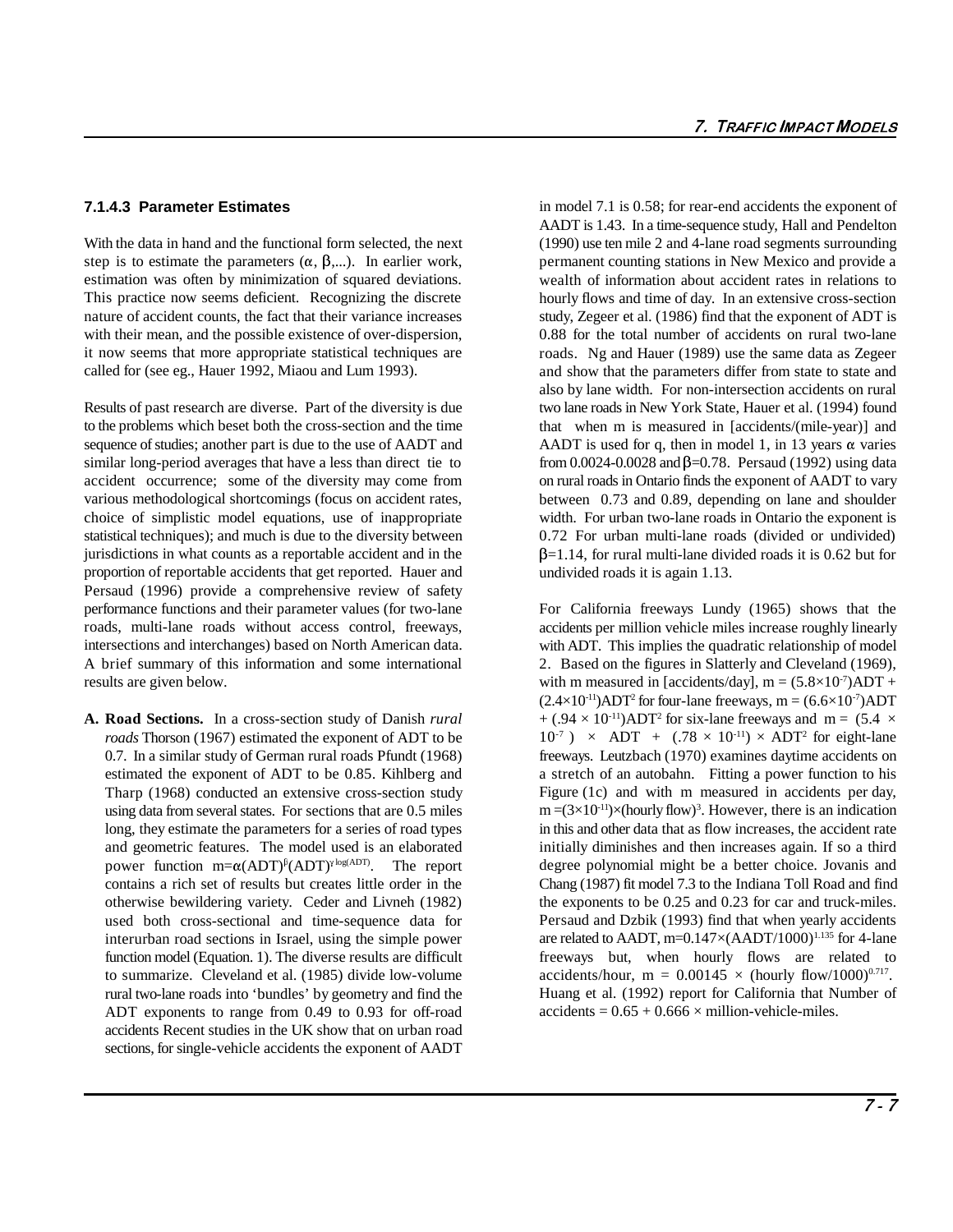- **B. Intersections.** Tanner (1953) finds for rural T intersections in the UK the exponents to be  $0.56$  and  $0.62$  for left turning turning vehicles have to find gaps in the opposing traffic, traffic and main road traffic respectively. Roosmark (1966) m =  $1.29 \times 10^{-7}$  (hourly flow of left-turning cars)<sup>0.36</sup> × finds for similar intersections in Sweden the corresponding exponents to be 0.42 and 0.71. For intersections on divided highways McDonald (1953) gives m in accidents per year as  $m = 0.000783 \times (major road ADT)^{0.455} \times (cross road$  $ADT$ <sup> $0.633$ </sup>. For signalized intersections in California, Webb (1955) gives m in accidents per year, as m =  $0.00019 \times$ (major road ADT)<sup>0.55</sup>  $\times$  (cross road ADT)<sup>0.55</sup> in urban areas with speeds below 40 km/h ; =  $0.0056 \times$  (major road ADT)<sup>0.45</sup>  $\times$  (cross road ADT)<sup>0.38</sup> in semi-urban areas with speeds in the 40-70 km/h range; and =  $0.007 \times$  (major road ADT)<sup>0.51</sup> × (cross road ADT)<sup>0.29</sup>in rural areas with speeds above 70 km/h. For rural stop-controlled intersections in Minnesota, Bonneson and McCoy (1993) give m [in accidents/year] =  $0.692 \times ($ major road ADT/1000)<sup>0.256</sup>  $\times$ (cross road ADT/1000) $0.831$ . Recent studies done in the UK show that at signalized intersections for single vehicle accidents the exponent of AADT in model 1 is 0.89; for right angle accidents (model 7.3) the exponents of AADT are 0.36 and 0.60 and for accident to left-turning traffic (their right turn) the exponents are 0.57 and 0.46. Using data from Quebec, Belangér finds that the expected annual number of accidents at unsignalized rural intersections is  $0.002\times$ (Major road ADT)<sup>0.42</sup> $\times$ (Cross road ADT)<sup>0.51</sup>.
- **C. Pedestrians**. Studies in the UK show that for nearside pedestrian accidents on urban road sections the exponents for vehicle and pedestrian AADTs in model 7.3 are 0.73 and 0.42. With m measured in [pedestrian accidents/year] Brüde and Larsson (1993) find that, at intersections, m =  $(7.3 \times 10^{-6})$ (incoming traffic/day)<sup>0.50</sup> (crossing pedestrians/day) $0.7$  . With m measured in (pedestrian accidents/hour), Quaye et al. (1993) find that if left-turning vehicles at signalized intersections do not face opposing vehicular traffic then  $m = 1.82 \times 10^{-8}$  (hourly flow of left-

# turning cars)<sup>1.32</sup>  $\times$  (hourly pedestrian flow)<sup>0.34</sup>; when the left (hourly pedestrian flow)<sup>0.86</sup>.

# **7.1.5 Closure**

Many aspects of the traffic stream are related to the frequency and severity of accidents; only the relationship with flow has been discussed here. How safety depends on flow is important to know. The relationship of traffic flow to accident frequency is called the 'safety performance function'. Only when the safety performance function is known, can one judge whether one kind of design is safer than another, or whether an intervention has affected the safety of a facility. Simple division by flow to compute accident rates is insufficient because the typical safety performance function is not linear.

Past research about safety performance functions has led to diverse results. This is partly due to the use of flow data which are an average over a long time period (such as AADT), partly due to the difficulties which are inherent in the cross-sectional and the time-sequence studies, and partly because accident reporting and roadway definitions vary among jurisdictions. However, a large part of the diversity is due to the fact that accident frequency depends on many factors in addition to traffic flow and that the dependence is complex.Today, some of the past difficulties can be overcome. Better information about traffic flows is now available (eg. from freeway-traffic-managementsystems, permanent counting stations, or weight-in-motion devices); also better methods for the multivariate analysis of accident counts now exist. However, in addition to progress in statistical modeling, significant advances seem possible through the infusion of detailed theoretical modeling which makes use of all relevant characteristics of the traffic stream such as speed, flow, density, headways and shock waves.

# **7.2 Fuel Consumption Models**

Substantial energy savings can be achieved through urban traffic saved each day. It is further estimated that 45 percent of the total management strategies aimed at improving mobility and energy consumption in the U.S. is by vehicles on roads. This reducing delay. It is conservatively estimated, for example, that amounts to some 240 million liters (63 million gallons) of if all the nearly 250,000 traffic signals in the U.S. were optimally petroleum per day, of which nearly one-half is used by vehicles timed, over 19 million liters (5 million gallons) of fuel would be under urban driving conditions.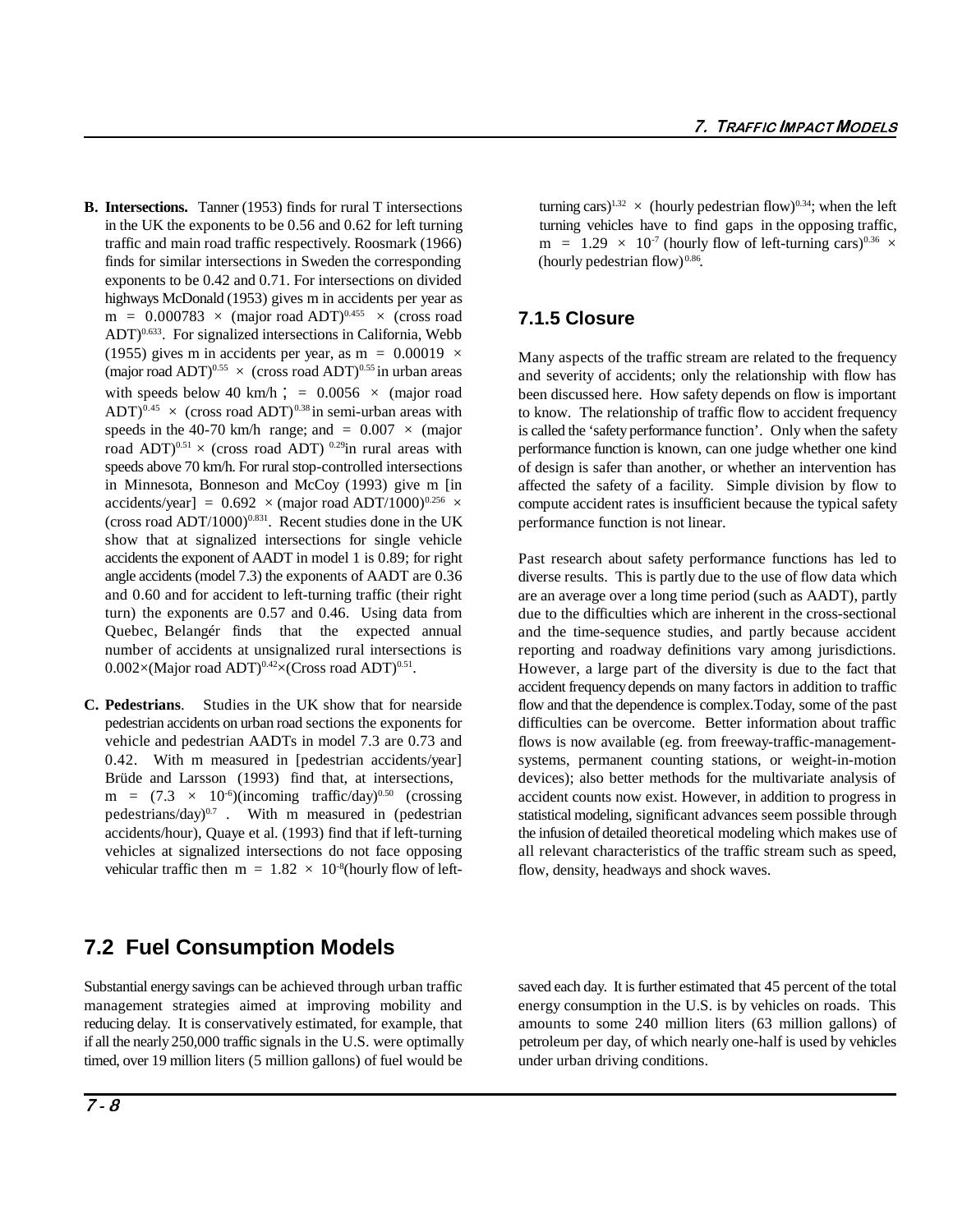Fuel consumption and emissions have thus become increasingly pavement roughness, grades, wind, altitude, etc. is hoped to be important measures of effectiveness in evaluating traffic small due to collective effects if data points represent aggregate management strategies. Substantial research on vehicular energy values over sufficiently long observation periods. Alternatively, consumption has been conducted since the 1970's, resulting in model estimates may be adjusted for known effects of roadway an array of fuel consumption models. In this section, a number grade, ambient temperature, altitude, wind conditions, payload, of such models which have been widely adopted are reviewed. etc.

## **7.2.1 Factors Influencing Vehicular Fuel Consumption**

Many factors affect the rate of fuel consumption. These factors can be broadly categorized into four groups: vehicle, environment, driver, and traffic conditions. The main variables in the traffic category include speed, number of stops, speed noise and acceleration noise. Speed noise and acceleration noise measure the amount of variability in speed and acceleration in terms of the variance of these variables. The degree of driver aggressiveness also manifests itself in speed and acceleration rates and influences the fuel consumption rate.

Factors related to the driving environment which could affect fuel consumption include roadway gradient, wind conditions, ambient temperature, altitude, and pavement type (for example, AC/PCC/gravel) and surface conditions (roughness, wet/dry). Vehicle characteristics influencing energy consumption include total vehicle mass, engine size, engine type (for example, gasoline, diesel, electric, CNG), transmission type, tire type and size, tire pressure, wheel alignment, the status of brake and carburetion systems, engine temperature, oil viscosity, gasoline type (regular, unleaded, etc.), vehicle shape, and the degree of use of auxiliary electric devices such as air-conditioning, radio, wipers, etc. A discussion of the degree of influence of most of the above variables on vehicle fuel efficiency is documented by the Ontario Ministry of Transportation and Communications (TEMP 1982).

### **7.2.2 Model Specifications**

Fuel consumption models are generally used to evaluate the effectiveness and impact of various traffic management strategies. As such these models are developed using data collected under a given set of vehicle fleet and performance characteristics such as weight, engine size, transmission type, tire size and pressure, engine tune-up and temperature conditions, etc. The variation in fuel consumption due to other factors such as driver characteristics, ambient temperature,

Given a fixed set of vehicle and driver characteristics and environmental conditions, the influence of traffic-related factors on fuel consumption can be modeled. A number of studies in Great Britain (Everall 1968), Australia (Pelensky et al. 1968), and the United States (Chang et al. 1976; Evans and Herman 1978; Evans et al. 1976) all indicated that the fuel consumption per unit distance in urban driving can be approximated by a linear function of the reciprocal of the average speed. One such model was proposed by Evans, Herman, and Lam (1976), who studied the effect of sixteen traffic variables on fuel consumption. They concluded that speed alone accounts for over 70 percent of the variability in fuel consumption for a given vehicle. Furthermore, they showed that at speeds greater than about 55 km/h, fuel consumption rate is progressively influenced by the aerodynamic conditions. They classified traffic conditions as urban ( $V < 55$  km/h) versus highway ( $V > 55$  km/h) traffic showing that unlike the highway regime, in urban driving fuel efficiency improves with higher average speeds (Figure 7.4).

### **7.2.3 Urban Fuel Consumption Models**

Based on the aforementioned observations, Herman and coworkers (Chang and Herman 1981; Chang et al. 1976; Evans and Herman 1978; Evans et al. 1976) proposed a simple theoretically-based model expressing fuel consumption in urban conditions as a linear function of the average trip time per unit distance (reciprocal of average speed). This model, known as the Elemental Model, is expressed as:

$$
\Phi = K_1 + K_2 T, \quad V < 55 \text{ km/hr} \tag{7.5}
$$

where,

and

 $\Phi$ : fuel consumption per unit distance *T* : average travel time per unit distance

 $V(=1/T)$ : average speed

 $K_i$  and  $K_j$  are the model parameters.  $K_i$  (in mL/km) represents fuel used to overcome the rolling friction and is closely related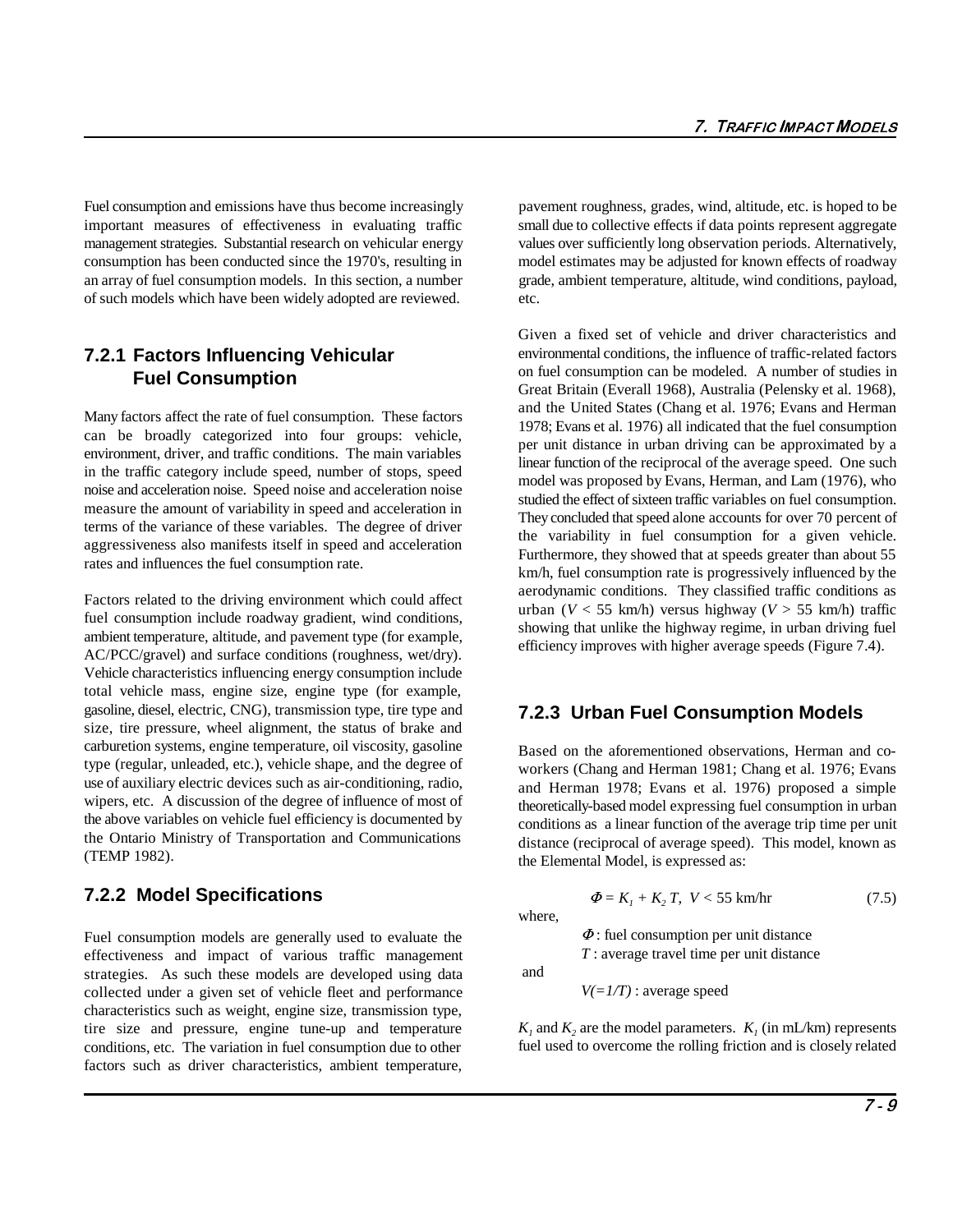

**Figure 7.4 Fuel Consumption Data for a Ford Fairmont (6-Cyl.) Data Points represent both City and Highway Conditions.**

to the vehicle mass (Figure 7.5).  $K_2$  (in mL/sec) is a function In  $F =$  average fuel consumption per roadway section an effort to improve the accuracy of the Elemental Model, other (mL) researchers have considered additional independent variables. Among them, Akcelik and co-workers (Akcelik 1981; Richardson and Akcelik1983) proposed a model which separately estimates the fuel consumed in each of the three portions of an urban driving cycle, namely, during cruising, idling, and deceleration-acceleration cycle. Hence, the fuel consumed along an urban roadway section is estimated as:

$$
F = f_1 X_s + f_2 d_s + f_3 h,\tag{7.11}
$$

where,

- 
- $X<sub>s</sub>$  = total section distance (km)
- $d_s$  = average stopped delay per vehicle (secs)
- *h* = average number of stops per vehicle
- $f_i$  = fuel consumption rate while cruising (mL/km)
- $f<sub>2</sub>$  = fuel consumption rate while idling (mL/sec)
- $f_3$  = excess fuel consumption per vehicle stop (mL)

The model is similar to that used in the TRANSYT-7F simulation package (Wallace 1984).

Herman and Ardekani (1985), through extensive field studies, have shown that delay and number of stops should not be used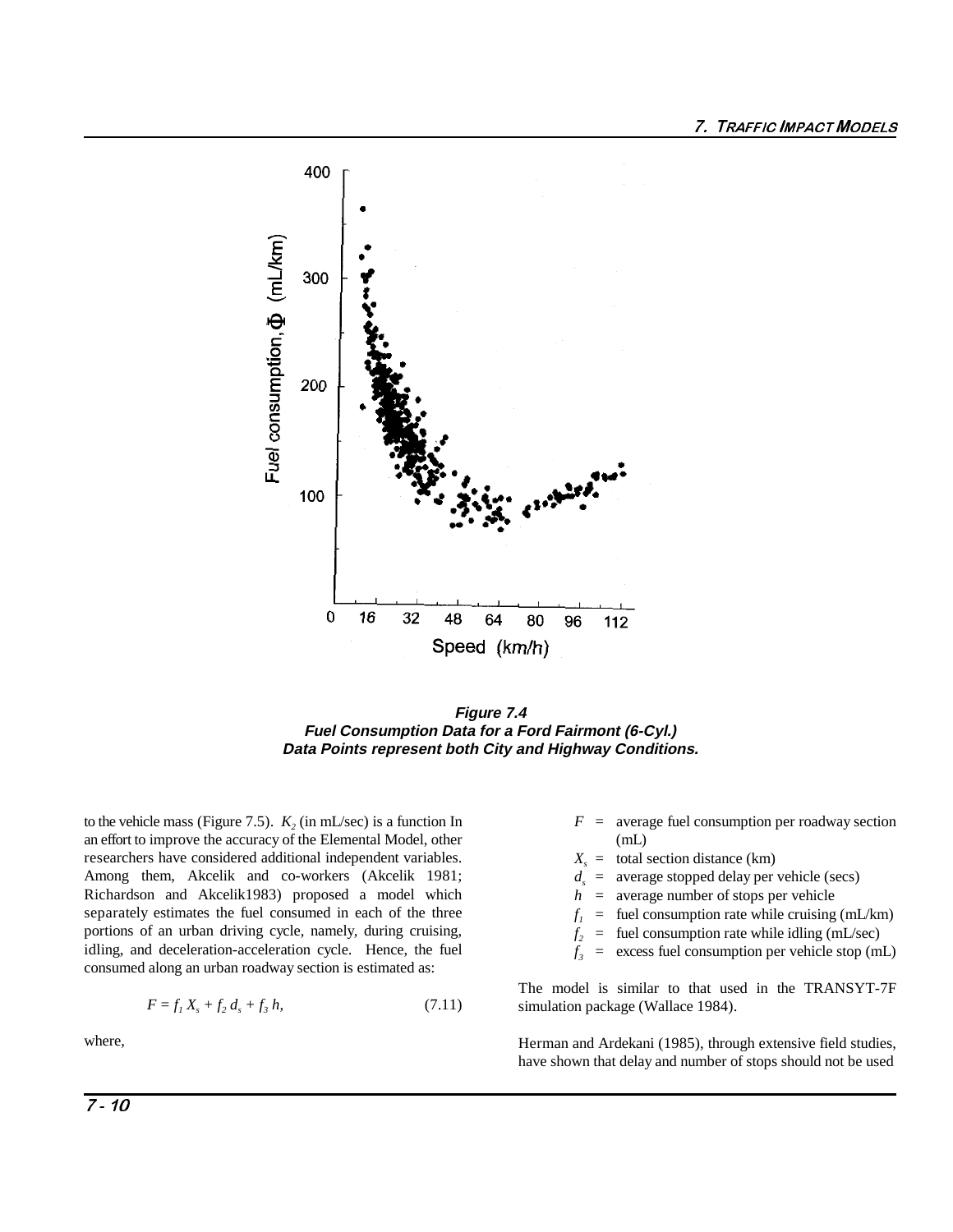

**per Unit Distance for a Number of Passenger Car Models.**

together in the same model as estimator variables. This is due where, to the tendency for the number of stops per unit distance to be highly correlated with delay per unit distance under urban traffic conditions. They propose an extension of the elemental model of Equation 7.5 in which a correction is applied to the fuel consumption estimate based on the elemental model depending on whether the number of stops made is more or less than the expected number of stops for a given average speed (Herman and Ardekani 1985).

A yet more elaborate urban fuel consumption model has been set forth by Watson et al. (1980). The model incorporates the changes in the positive kinetic energy during acceleration as a predictor variable, namely,

$$
F = K_1 + K_2 V_s + K_3 V_s + K_4 PKE,
$$
\n(7.12)

where,

 $F =$  fuel consumed (Lit/km)  $V_e$  = space mean speed (km/hr)

The term *PKE* represents the sum of the positive kinetic energy changes during acceleration in  $m/sec<sup>2</sup>$ , and is calculated as follows:

$$
PKE = \sum (V_f^2 - V_i^2)/(12,960 \, X_s)
$$
\n(7.13)

 $V_f$  = final speed (km/hr)<br>*V<sub>i</sub>* = initial speed (km/hr *i* nitial speed (km/hr)  $\overrightarrow{X}_s$  = total section length (km)

A number of other urban fuel consumption models are discussed by other researchers, among which the work by Hooker et al. (1983), Fisk (1989), Pitt et al. (1987), and Biggs and Akcelik (1986) should be mentioned.

# **7.2.4 Highway Models**

Highway driving corresponds to driving conditions under which average speeds are high enough so that the aero-dynamic effects on fuel consumption become significant. This occurs at average speeds over about 55 km/h (Evans et al. 1976). Two highway models based on constant cruising speed are those by Vincent et al. (1980) and Post et al. (1981). The two models are valid at any speed range, so long as a relatively constant cruise speed can be maintained (steady state speeds). The steady-state speed requirement is, of course, more easily achievable under highway driving conditions.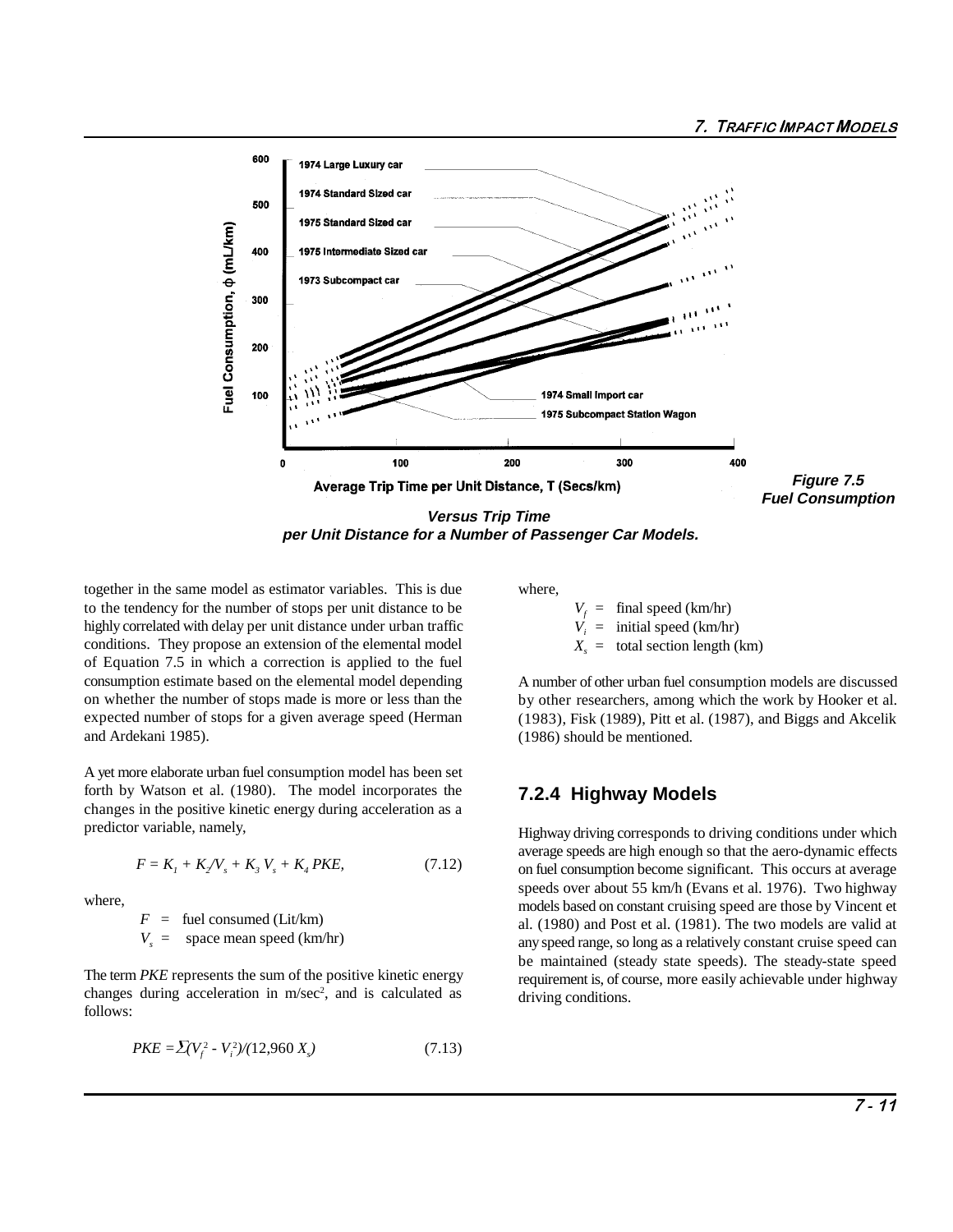

**Figure 7.6 Fuel Consumption Data and the Elemental Model Fit for Two Types of Passenger Cars (Evans and Herman 1978).**

The model by Vincent, Mitchell, and Robertson is used in the Calibration of this model for a Melbourne University test car TRANSYT-8 computer package (Vincent et al. 1980) and is in (Ford Cortina Wagon, 6-Cyl, 4.1L, automatic transmission) the form: yields (Akcelik 1983) the following parameter values (Also see

$$
f_c = a + b V_c + c V_c^2,
$$

where,

 $V_c$  = steady-state cruising speed (km/hr)<br> $f_c$  = steady-state fuel consumption rate at cruising

 $a = 170$  mL/km,  $b = -4.55$  mL-hr/km<sup>2</sup>; and

 $c = 0.049$  mL-hr<sup>2</sup>/km<sup>3</sup> (Akcelik 1983).

A second steady-state fuel model formulated by Post et al. (1981) adds a  $V^2$  term to the elemental model of Equation 7.5 to account for the aero-dynamic effects, namely,

$$
f_c = b_1 + b_2 / V_c + b_3 V_c^2. \tag{7.15}
$$

Figure 7.7):

where,  
\n
$$
b_{1} = 15.9 \text{ mL/km}
$$
\nwhere,  
\n
$$
b_{2} = 2,520 \text{ mL/hr}
$$
\n
$$
b_{3} = 0.00792 \text{ mL/hr}^{2}/\text{km}^{3}
$$

*f* the steady-state fuel consumption rate at cruising estimate fuel consumption for non-steady-state speed conditions speed (mL/km), calibration of this model for a under both urban or highway traffic regimes. These model under both urban or highway traffic regimes. These models are mid-size passenger car yields used in a number of microscopic traffic simulation packages Instantaneous fuel consumption models may also be used to such as NETSIM (Lieberman et al. 1979) and MULTSIM (Gipps and Wilson 1980) to estimate fuel consumption based on instantaneous speeds and accelerations of individual vehicles.

> By examining a comprehensive form of the instantaneous model, Akcelik and Bayley (1983) find the following simpler form of the function to be adequate, namely,

$$
f = K_1 + K_2 V + K_3 V^3 + K_4 aV + K_5 a^2 V / \tag{7.16}
$$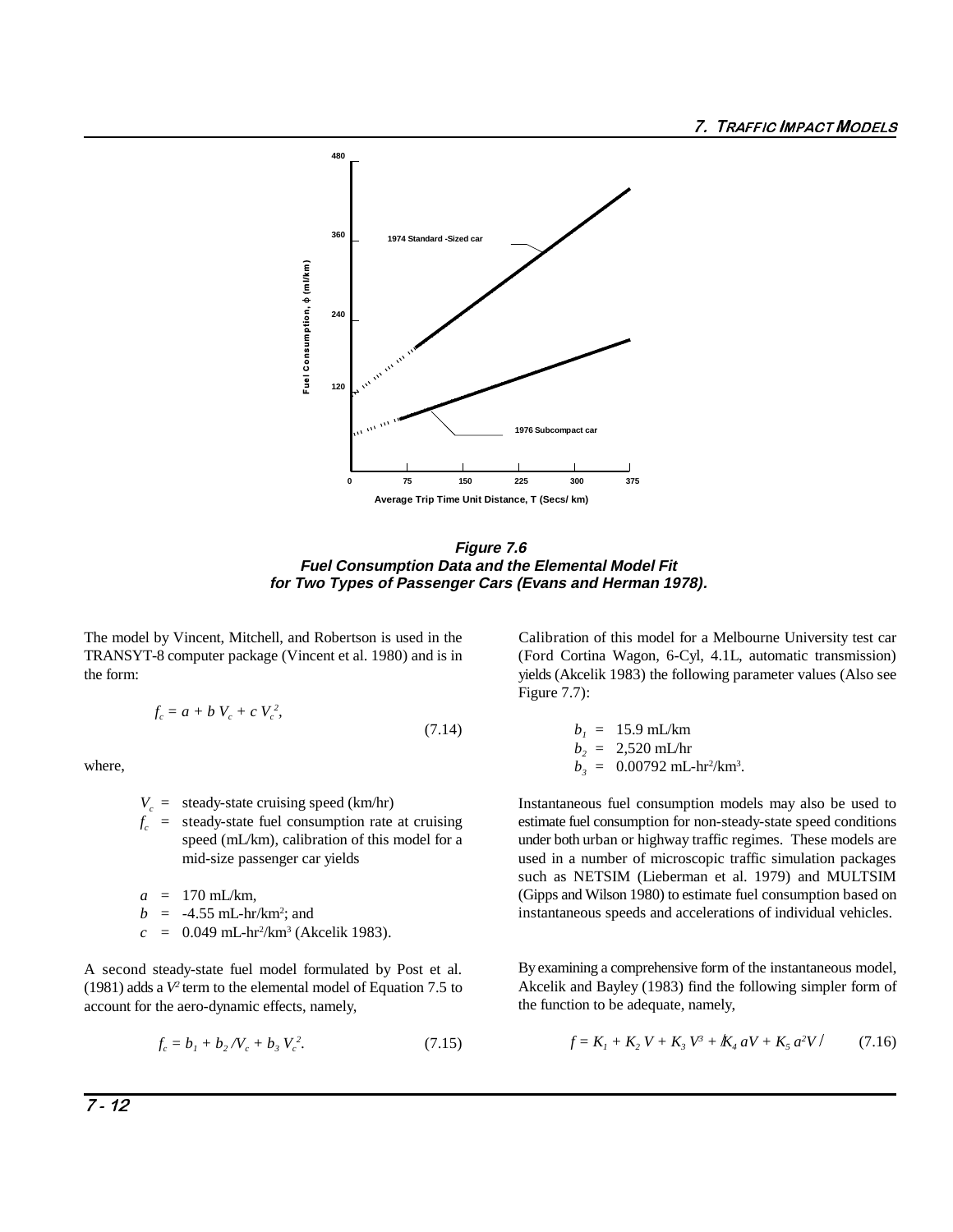

**Figure 7.7 Constant-Speed Fuel Consumption per Unit Distance for the Melbourne University Test Car (Akcelik 1983).**

where,

- $f =$  instantaneous fuel consumption (mL/sec)
- $V =$  instantaneous speed (km/hr)
- *a* = instantaneous acceleration rate  $(a > 0)$ (km/hr/sec)
- $K_i$  = parameter representing idle flow rate (mL/sec)
- $K<sub>2</sub>$  = parameter representing fuel consumption to overcome rolling resistance
- $K<sub>3</sub>$  = parameter representing fuel consumption to overcome air resistance
- $K_4 K_5$  = parameters related to fuel consumption due to positive acceleration

The above model has been used by Kenworthy et al. (1986) to assess the impact of speed limits on fuel consumption.

### **7.2.5 Discussion**

During the past two decades, the U.S. national concerns over dependence on foreign oil and air quality have renewed interest in vehicle fuel efficiency and use of alternative fuels. Automotive engineers have made major advances in vehicular fuel efficiency (Hickman and Waters 1991; Greene and Duleep 1993; Komor et al. 1993; Greene and Liu 1988).

Such major changes do not however invalidate the models presented, since the underlying physical laws of energy consumption remain unchanged. These include the relation between energy consumption rate and the vehicle mass, engine size, speed, and speed noise. What does change is the need to recalibrate the model parameters for the newer mix of vehicles. This argument is equally applicable to alternative fuel vehicles (DeLuchi et al. 1989), with the exception thatthere may also be a need to redefine the variable units, for example, from mL/sec or Lit/km to KwH/sec or KwH/km, respectively.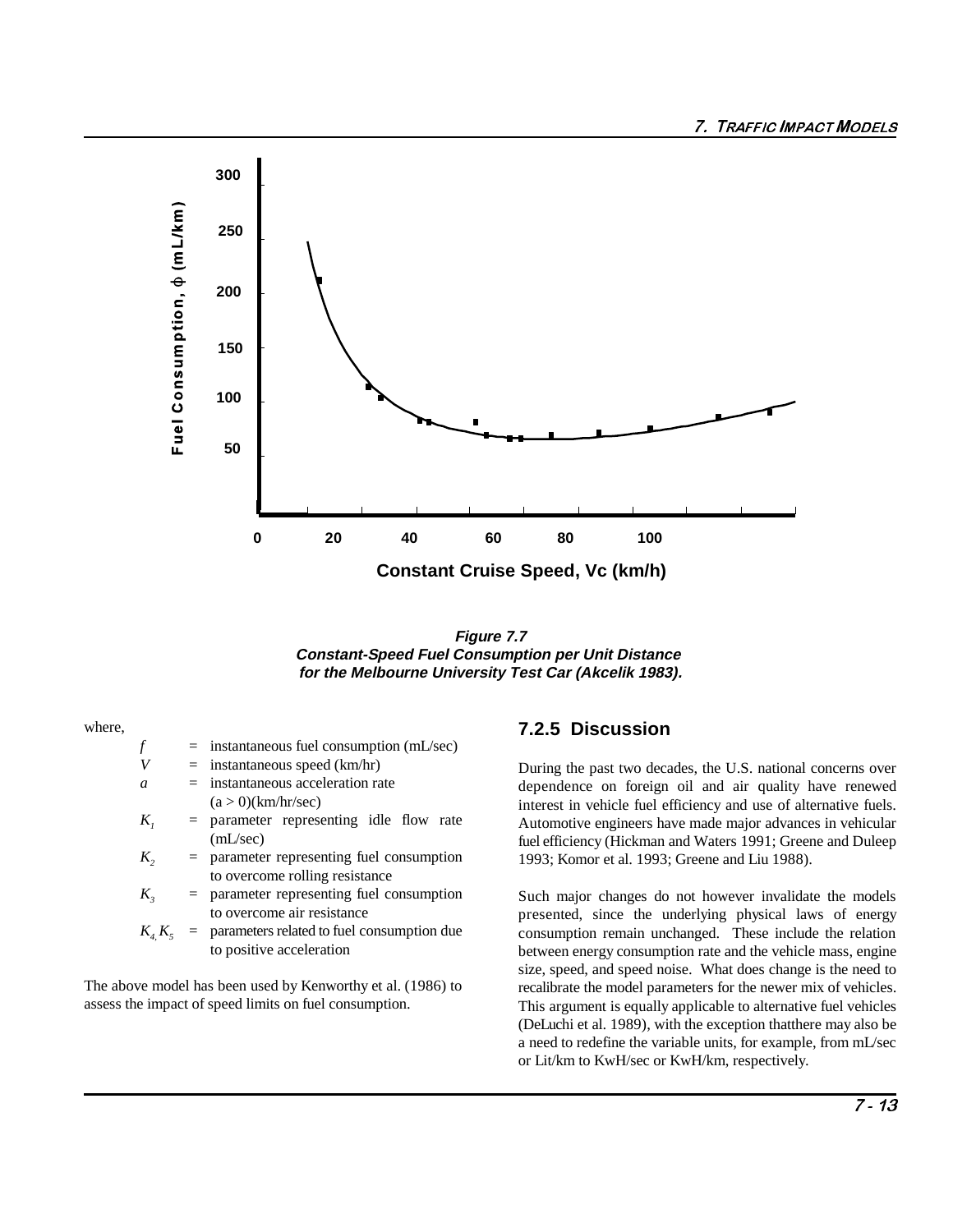# **7.3 Air Quality Models**

# **7.3.1 Introduction**

Transportation affects the quality of our daily lives. It influences our economic conditions, safety, accessibility, and capability to reach people and places. Efficient and safe transportation satisfies us all but in contrast, the inefficient and safe use of our transportation system and facilities which result in traffic congestions and polluted air produces personal frustration and great economic loss.

The hazardous air pollutants come from both mobile and stationary sources. Mobile sources include passenger cars, light and heavy trucks, buses, motorcycles, boats, and aircraft. Stationary sources range from oil refineries to dry cleaners and iron and steel plants to gas stations.

This section concentrates on mobile source air pollutants which comprise more than half of the U.S. air quality problems. Transportation and tailpipe control measure programs in addition to highway air quality models are discussed in the section.

Under the 1970 U.S. Clean Air Act, each state must prepare a State Implementation Plan (SIP) describing how it will controll emissions from mobile and stationary sources to meet the requirements of the National Ambient Air Quality Standards (NAAQS) for six pollutants: (1) particulate matter (formerly known as total suspended particulate (TSP) and now as PM10 which emphasizes the smaller particles), (2) sulfur dioxide (SO2), (3) carbon monoxide (CO), (4) nitrogen dioxide (NO2), (5) ozone (O3), and (6) lead (Pb).

The 1990 U.S. Clean Air Act requires tighter pollution standards especially for cars and trucks and would empower the Environmental Protection Agency (EPA) to withhold highway funds from states which fail to meet the standards for major air pollutants (USDOT 1990). The 1970 and 1990 federal emission standards for motor vehicles are shown in Table 7.1.

This section concentrates on mobile source air pollutants which comprise more than half of the U.S. air quality problems. Exhaust from these sources contain carbon monoxide, volatile organic compounds (VOCs), nitrogen oxides, particulates, and lead. The VOCs along with nitrogen oxides are the major elements contributing to the formation of "smog".

Carbon monoxide which is one of the main pollutants is a colorless, and poisonous gas which is produced by the incomplete burning of carbon in fuels. The NAAQS standard for ambient CO specifies upper limits for both one-hour and eight-hour averages that should not be exceeded more than once per year. The level for one-hour standard is 35 parts per million (ppm), and for the eight-hour standard is 9 ppm. Most information and trends focus on the 8-hour average because it is the more restrictive limit (EPA 1990).

# **7.3.2 Air Quality Impacts of Transportation Control Measures**

Some of the measures available for reducing traffic congestion and improving mobility and air quality is documented in a report prepared by Institute of Transportation Engineers (ITE) in 1989. This "toolbox" cites, as a primary cause of traffic congestion, the increasing number of individuals commuting by automobile in metropolitan areas, to and from locations dispersed throughout a wide region, and through areas where adequate highway capacity does not exist. The specific actions that can be taken to improve the situation are categorized under five components as follows:

- 1) Getting the most out of the existing highway system
	- Intelligent Transportation Systems (ITS)
	- urban freeways (ramp metering, HOV's)
	- arterial and local streets (super streets, parking management)
	- enforcement
- 2) Building new capacity (new highway, reconstruction)
- 3) Providing transit service (paratransit service, encouraging transit use)
- 4) Managing transportation demand
	- strategic approaches to avoiding congestion (road pricing)
	- mitigating existing congestion (ridesharing)
- 5) Funding and institutional measures
	- funding (fuel taxes, toll roads)
	- institutional measures (transportation management associations)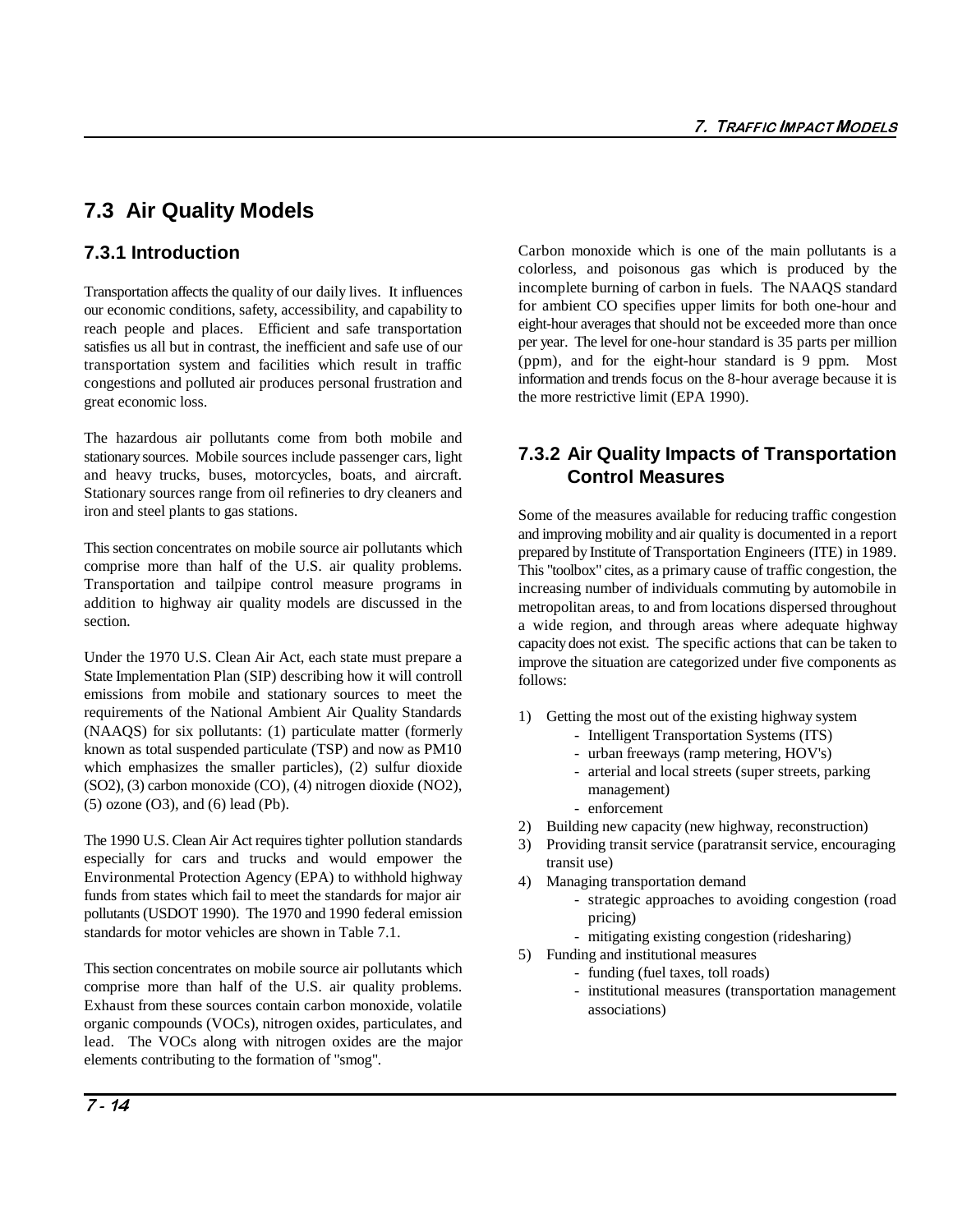### **Table 7.1 Federal Emission Standards**

|                                                                                                                                                                           | 1970 Standards<br>(grams/km) | 1990 Standards<br>(grams/km) |
|---------------------------------------------------------------------------------------------------------------------------------------------------------------------------|------------------------------|------------------------------|
| Light Duty Vehicles <sup>1</sup> (0-3, 340 Kgs)                                                                                                                           |                              |                              |
| Carbon Monoxide (CO)                                                                                                                                                      | 2.11                         | 2.11                         |
| Hydrocarbons<br>(HC)                                                                                                                                                      | 0.25                         | 0.16                         |
| Oxides of Nitrogen (NOx)                                                                                                                                                  | 0.62                         | $0.25^2$                     |
| Particulates                                                                                                                                                              | 0.12                         | 0.05                         |
| Light Duty Vehicles <sup>1</sup> (1,700-2,600 Kgs)                                                                                                                        |                              |                              |
| Carbon Monoxide<br>(CO)                                                                                                                                                   | 2.11                         | 2.73                         |
| (HC)<br>Hydrocarbons                                                                                                                                                      | 0.25                         | 0.20                         |
| Oxides of Nitrogen<br>(NOx)                                                                                                                                               | 0.62                         | $0.44^2$                     |
| Particulates                                                                                                                                                              | 0.12                         | 0.05                         |
|                                                                                                                                                                           | 1970 Standards<br>(grams/km) | 1990 Standards<br>(grams/km) |
| Light Duty Trucks (over 2,600 Kgs GVWR)                                                                                                                                   |                              |                              |
| Carbon Monoxide<br>(CO)                                                                                                                                                   | 6.22                         | 3.11                         |
| Hydrocarbons<br>(HC)                                                                                                                                                      | 0.50                         | 0.24                         |
| Oxides of Nitrogen<br>(NOx)                                                                                                                                               | 1.06                         | 0.68                         |
| Particulates                                                                                                                                                              | 0.08                         | 0.05                         |
| Light duty vehicles include light duty trucks.<br>The new emission standards specified in this table are for useful life of 5 years or 80,000 Kms whichever first occurs. |                              |                              |

# **7.3.3 Tailpipe Control Measures**

It is clear that in order to achieve the air quality standards and to reduce the pollution from the motor vehicle emissions, substantial additional emission reduction measures are essential. According to the U.S. Office of Technology Assessment (OTA), the mobile source emissions are even higher in most sources responsible for 48 percent of VOCs in non-attainment U.S. cities in 1985, compared to other individual source categories (Walsh 1989).

The following set of emission control measures, if implemented, has the potential to substantially decrease exhaust emissions from major air pollutants:

- $\blacksquare$ limiting gasoline volatility to 62.0 KPa (9.0 psi) RVP;
- п adopting "onboard" refueling emissions controls;
- É "enhanced" inspection and maintenance programs; requiring "onboard diagnostics" for emission control systems;
- п adopting full useful life (160,000 kms) requirements;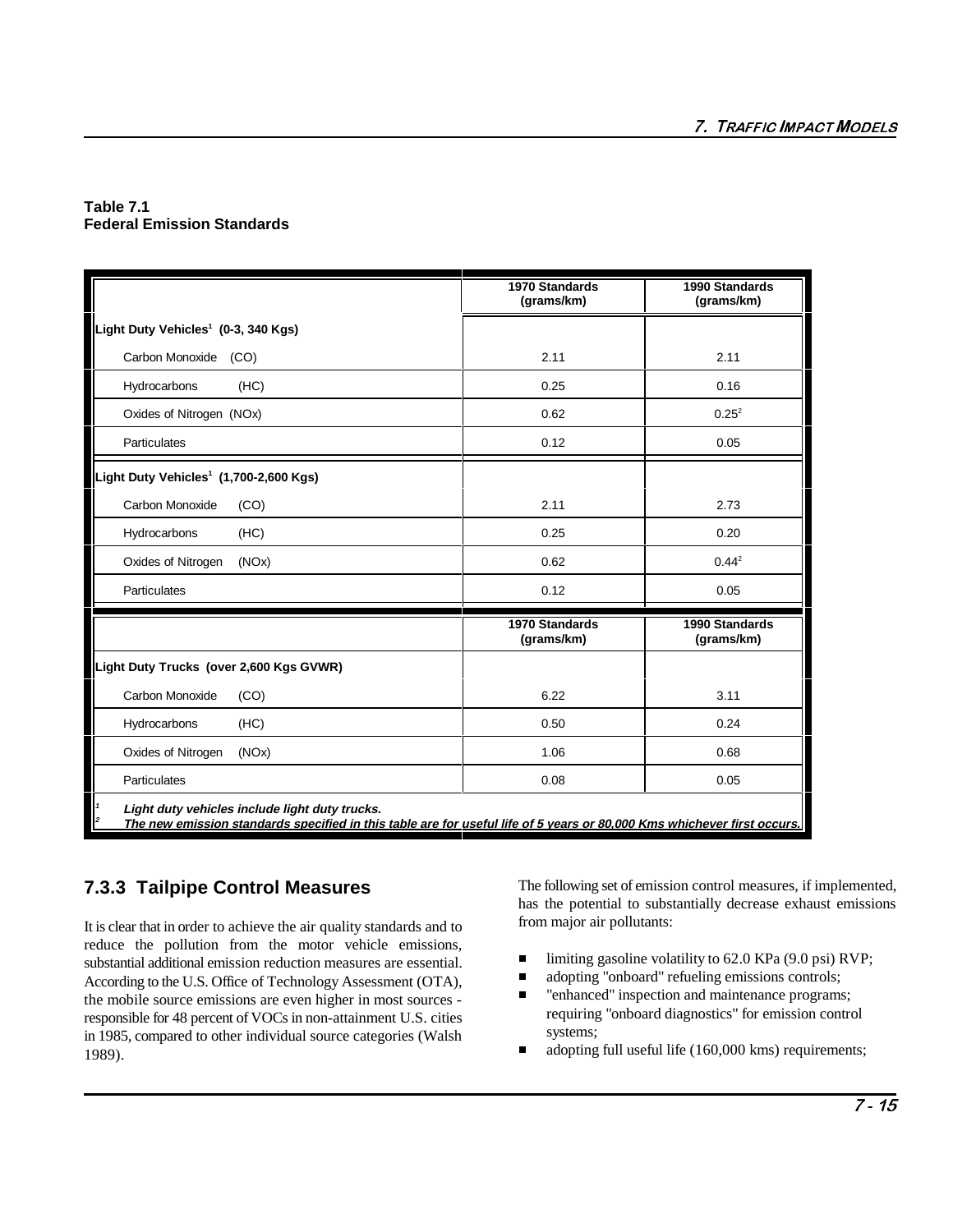- $\blacksquare$ requiring alternative fuel usage;  $\blacksquare$
- $\blacksquare$ utilizing oxygenated fuels/reformulated gasoline - wind and temperature fluctuations measures;<br>measures;<br> $\blacksquare$  traffic data
- $\blacksquare$ adopting California standards (Tier I and II). - traffic volume

Some of the measures recommended in California standards - vehicle length or type include: improved inspection and maintenance such as  $\blacksquare$  site types "centralized" inspection and maintenance programs, heavy duty - at-grade sites vehicle smoke enforcement, establishing new diesel fuel quality - elevated sites standards, new methanol-fueled buses, urban bus system - cut sites  $\blacksquare$  electrification, and use of radial tires on light duty vehicles.  $\blacksquare$  period of measurement

In the case of diesel-fueled LDT's (0-3,750 lvw) and light-duty Some of these models which estimate the pollutant emissions vehicles, before the model year 2004, the applicable standards from highway vehicles are discussed in more detail in the for NOx shall be 0.62 grams/km for a useful life as defined following sections. above.

# **7.3.4 Highway Air Quality Models**

As discussed earlier, federal, state, and local environmental regulations require that the air quality impacts of transportation related projects be analyzed and be quantified. For this purpose, the Federal Highway Administration (FHWA) has issued guidelines to ensure that air quality effects are considered during planning, design, and construction of highway improvements, so that these plans are consistent with State Implementation Plans (SIPs) for achieving and maintaining air quality standards .

For example, the level of CO associated with a given project is a highway - related air quality impact that requires evaluation. In general, it must be determined whether the ambient standards for CO (35 ppm for 1 hour and 9 ppm for 8 hours, not to be exceeded more than once per year) will be satisfied or exceeded as a result of highway improvements. This requirement calls for estimating CO concentrations on both local and areawide scales.

A number of methods of varying sophistication and complexity are used to estimate air pollutant levels. These techniques include simple line-source-oriented Gaussian models as well as more elaborate numerical models (TRB 1981). The databases used in most models could be divided into the following categories:

- meteorological data
	- wind speed and direction
	- temperature

- 
- -
	- vehicle speed
	-
- -
	-
	-
- 

### **7.3.4.1 UMTA Model**

The most simple of these air quality models is the one which relates vehicular speeds and emission levels (USDOT 1985). The procedure is not elaborate but is a quick-response technique for comparison purposes. This UMTA (now Federal Transit Administration) model contains vehicular emission factors related to speed of travel for freeways and surfaced arterials.

The model uses a combination of free flow and restrained (peak period) speeds. It assumes that one-third of daily travel would occur in peak hours of flow reflecting restrained (congested) speeds, while two-thirds would reflect free-flow speed characteristics. For a complete table of composite emission factors categorized by autos and trucks for two calendar years of 1987 and 1995 refer to Characteristics of Urban Transportation System, U.S. Department of Transportation, Urban Mass Transportation Administration, October 1985.

### **7.3.4.2 CALINE-4 Dispersion Model**

This line source air quality model has been developed by the California Department of Transportation (FHWA 1984). It is based on the Gaussian diffusion equation and employs a mixing zone concept to characterize pollutant dispersion over the roadway.

The model assesses air quality impacts near transportation facilities given source strength, meteorology, and site geometry. CALINE-4 can predict pollution concentrations for receptors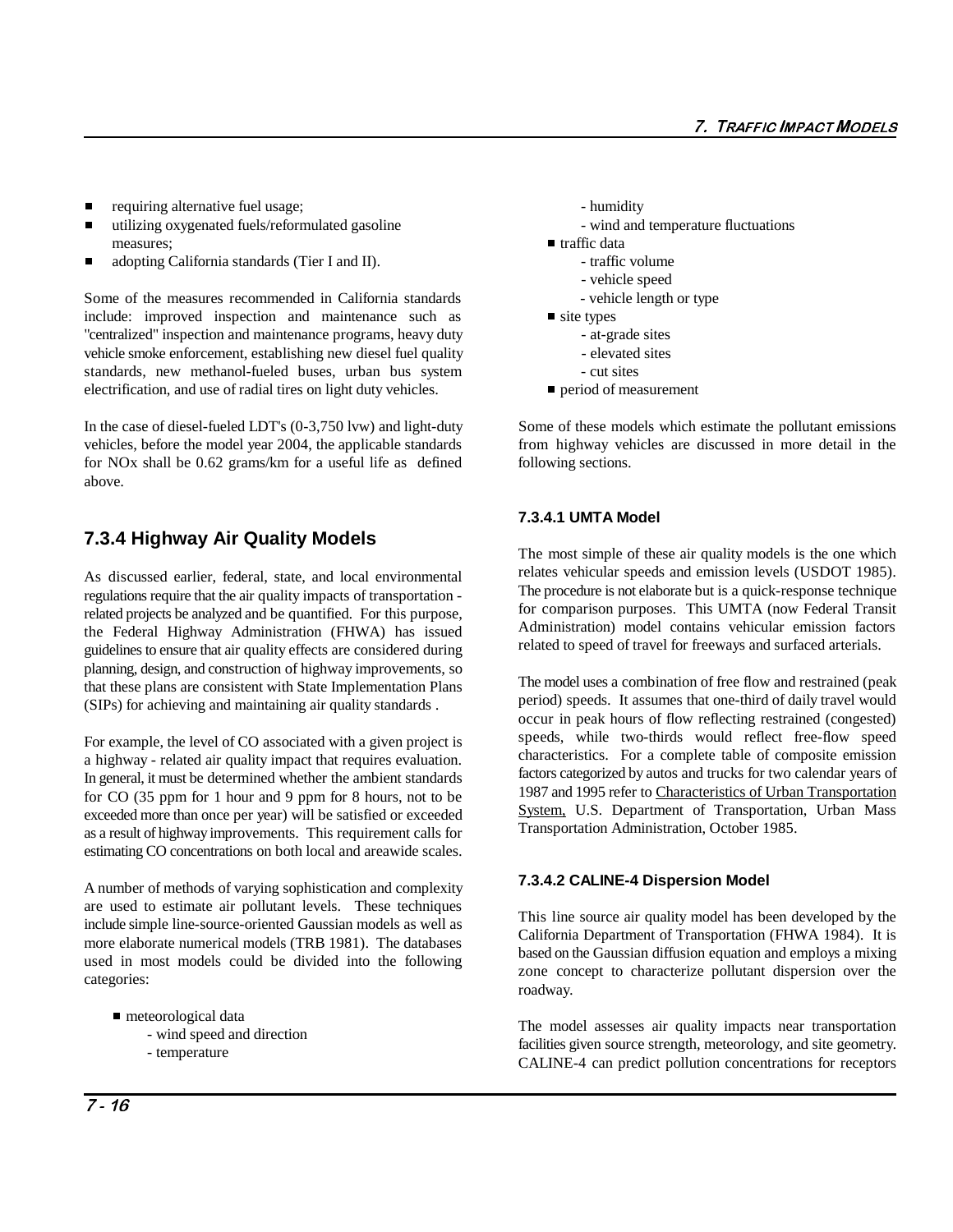located within 500 meters of the roadway. It also has special distance from link endpoints to stopline; options for modeling air quality near intersections, street  $\blacksquare$  acceleration and deceleration times (ACCT, DCLT); canyons, and parking facilities.  $\Box$  idle times at front and end of queue;

CALINE-4 uses a composite vehicle emission factor in grams  $\blacksquare$  idle emission rate (EFI). per vehicle-mile and converts it to a modal emission factor. The Environmental Protection Agency (EPA) has developed a series of computer programs, the latest of which is called Mobile4.1 (EPA 1991), for estimating composite mobile emission factors given average route speed, percent cold and hot-starts, ambient temperature, vehicle mix, and prediction year. These emission factors are based on vehicle distribution weighted by type, age, and operation mode, and were developed from certification and surveillance data, mandated future emission standards, and special emission studies.

Composite emission factors represent the average emission rate over a driving cycle. The cycle might include acceleration, deceleration, cruise, and idle modes of operation. Emission rates specific to each of these modes are called modal emission factors. The speed correction factors used in composite emission factor models, such as MOBILE4, are derived from variable driving cycles representative of typical urban trips. The Federal Test Procedures (FTP) for driving cycle are the basis for most of these data.

Typical input variables for the CALINE-4 model are shown in Table 7.2. In case of an intersection, the following assumptions are made for determining emission factors:

- $\blacksquare$ uniform vehicle arrival rate;
- $\blacksquare$  constant acceleration and deceleration rates; constant time rate of emissions over duration of each mode;
- $\blacksquare$  deceleration time rate of emissions equals 1.5 times the idle rate;
- $\blacksquare$ an "at rest" vehicle spacing of 7 meters; and
- $\blacksquare$ all delayed vehicles come to a full stop.

In addition to composite emission factor at 26 km/hr (EFL), the following variables must be quantified for each intersection link:

- $\blacksquare$ arrival volume in vehicles per hour;
- $\blacksquare$ departure volume in vehicles per hour;
- $\blacksquare$  average number of vehicles per cycle per lane for the dominant; movement
- $\blacksquare$  average number or vehicles delayed per cycle per lane for the dominant movement (NDLA);
- 
- 
- 
- $\blacksquare$ cruise speed (SPD); and
- 

The following computed variables are determined for each link from the input variables:

- $\blacksquare$ acceleration rate;
- $\blacksquare$ deceleration rate;
- $\blacksquare$ acceleration length;
- Ē deceleration length;
- $\blacksquare$ acceleration-speed product;
- $\blacksquare$ FTP-75 (BAG2) time rate emission factor;
- $\blacksquare$ acceleration emission factor;
- $\blacksquare$ cruise emission factor;
- $\blacksquare$ deceleration emission factor; and
- Ē queue length (LQU=NDLA\*VSP), where VSP is the "at rest" vehicle spacing.

The cumulative emission profiles (CEP) for acceleration, deceleration, cruise, and idle modes form the basis for distributing the emissions. These profiles are constructed for each intersection link, and represent the cumulative emissions per cycle per lane for the dominant movement. The CEP is developed by determining the time in mode for each vehicle during an average cycle/lane event multiplied by the modal emission time rate and summed over the number of vehicles. CALINE4 can predict concentrations of relatively inert pollutants such as carbon monoxide (CO), and other pollutants like nitrogen dioxide (NO2) and suspended particles.

### **7.3.4.3 Mobie Source Emission Factor Model**

MOBILE4.1 is the latest version of mobile source emission factor model developed by the U.S. Environmental Protection Agency (EPA). It is a computer program that estimates hydrocarbon (HC), carbon monoxide (CO), and oxides of nitrogen (NOx) emission factors for gasoline-fueled and dieselfueled highway motor vehicles.

MOBILE4.1 calculates emission factors for eight vehicle types in two regions (low- and high-altitude). Its emission estimates depend on various conditions such as ambient temperature, speed, and mileage accrual rates. MOBILE4.1 will estimate emission factors for any calendar year between 1960 and 2020.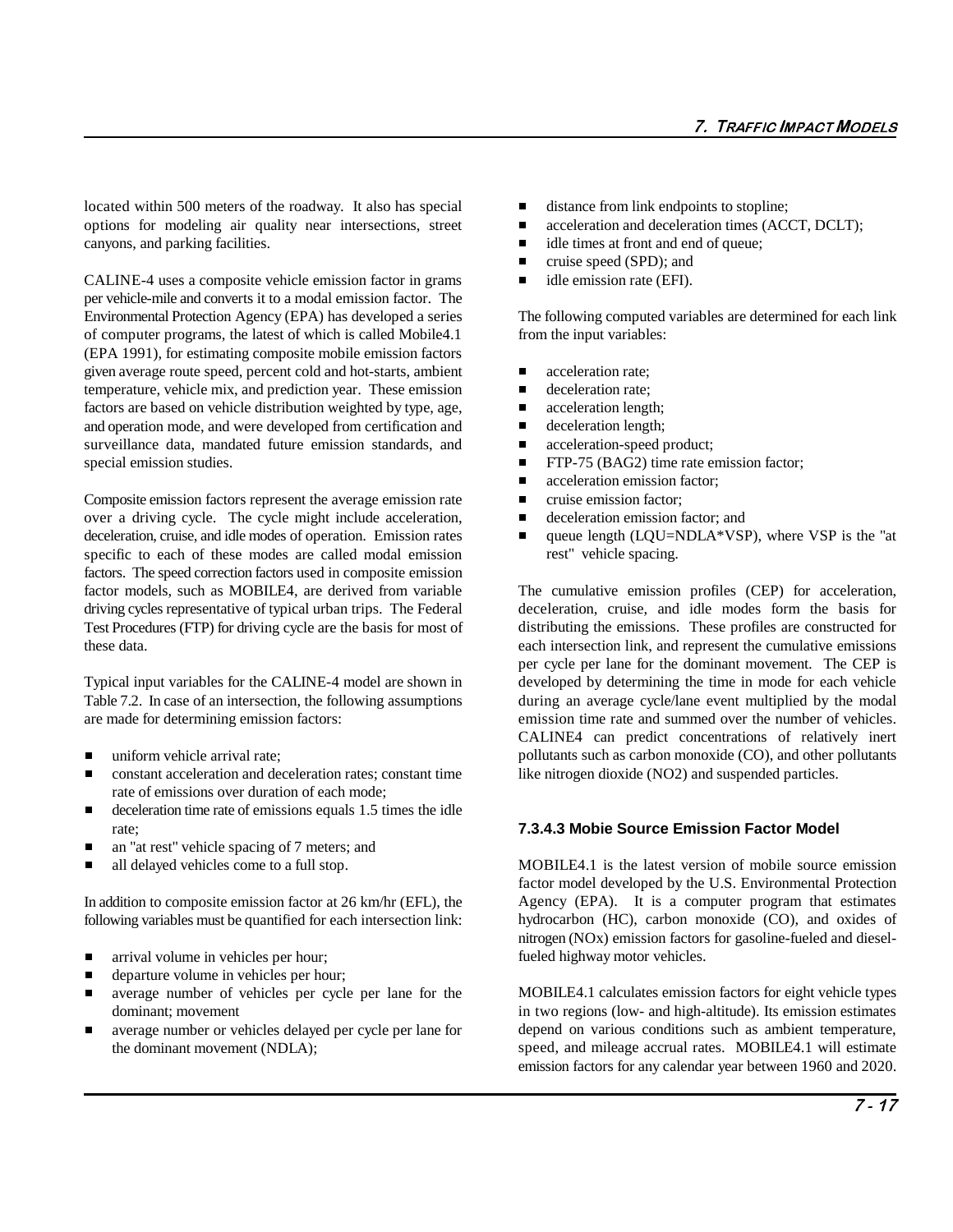### **Table 7.2 Standard Input Values for the CALINE4**

| <b>Site Variables</b>              |                  |
|------------------------------------|------------------|
| Temperature                        | ©                |
| Wind Speed                         | (m/s)            |
| <b>Wind Direction</b>              | $(\text{deg})$   |
| Directional Variability            | $(\text{deg})$   |
| <b>Atmospheric Stability</b>       | (F)              |
| Mixing Height                      | (m)              |
| Surface Roughness                  | (cm)             |
| <b>Settling Velocity</b>           | (m/s)            |
| <b>Deposition Velocity</b>         | (m/s)            |
| <b>Ambient Temperature</b>         | ◎                |
| II. Link Variables                 |                  |
| <b>Traffic Volume</b>              | (veh/hr)         |
| <b>Emission Factor</b>             | (grams/veh-mile) |
| Height                             | (m)              |
| Width                              | (m)              |
| <b>Link Coordinates</b>            | (m)              |
| <b>Receptor Locations</b><br>IIII. | (m)              |

The 25 most recent model years are considered to be in Speed correction factors are used by the model to correct exhaust operation in each calendar year. It is to be used by the states in emissions for average speeds other than that of the FTP (32 the preparation of the highway mobile source portion of the 1990 km/hr). MOBILE4.1 uses three speed correction models: low base year emission inventories required by the Clean Air Act speeds (4-32 km/hr), moderate speeds (32-77 km/hr), and high Amendments of 1990. Speeds (77-105 km/hr). The pattern of emissions as a function

MOBILE4.1 calculates emission factors for gasoline-fueled model year groups. Emissions are greatest at the minimum light-duty vehicles (LDVs), light-duty trucks (LDTs), heavy-duty speed of 4 km/hr, decline relatively rapidly as speeds increase vehicles (HDVs), and motorcycles, and for diesel LDVs, LDTs, from 4 to 32 km/hr, decline more slowly as speeds increase from and HDVs. It also includes provisions for modeling the effects 32 to 77 km/hr, and then increase with increasing speed to the of oxygenated fuels (gasoline-alcohol and gasoline- ether blends) maximum speed of 105 km/hr. on exhaust CO emissions. Some of the primary input variables and their ranges are discussed below.

of vehicle speed is similar for all pollutants, technologies, and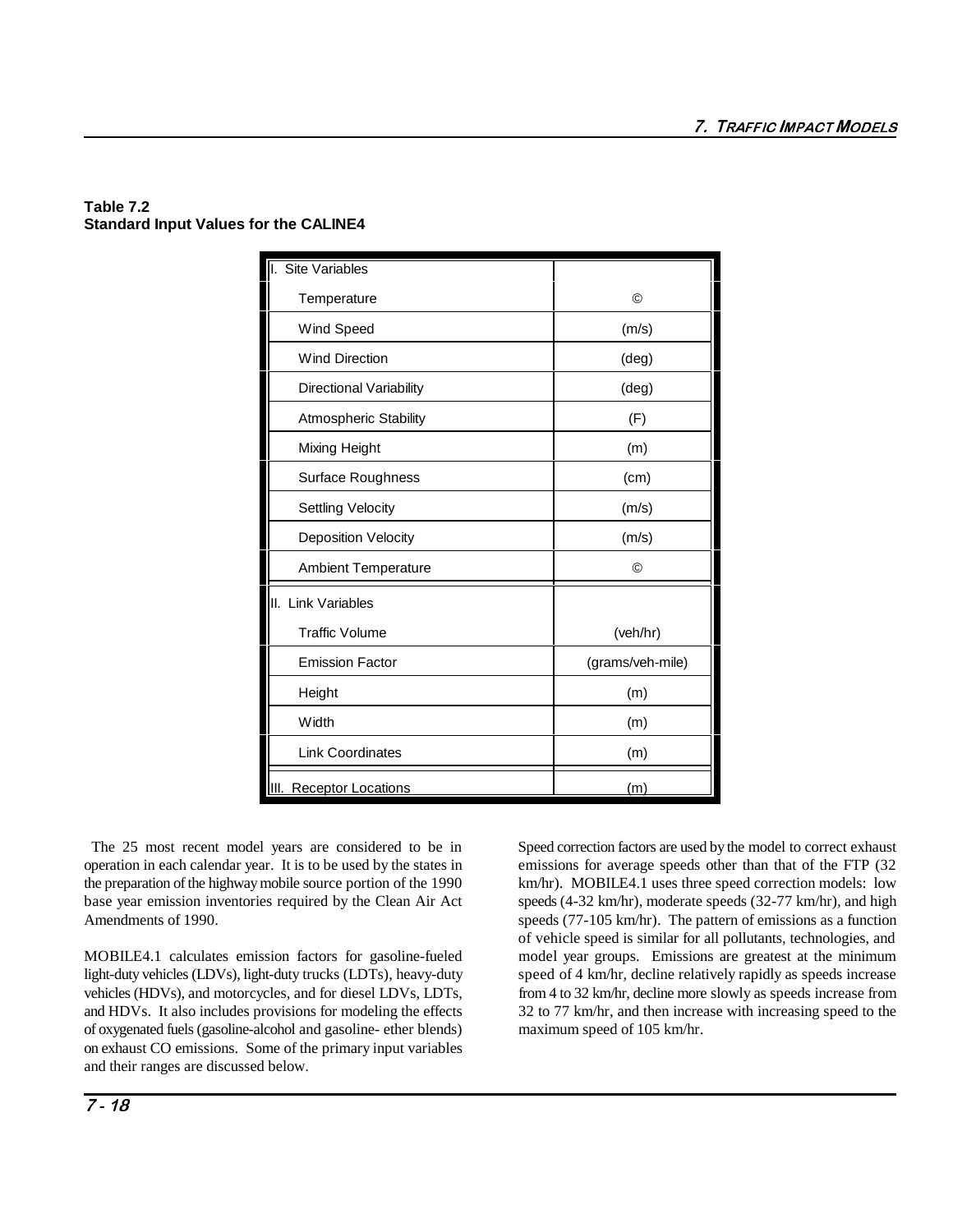The vehicle miles traveled (VMT) mix is used to specify the based on interpolation of the calendar year 1990 and 1991 fraction of total highway VMT that is accumulated by each of the MOBILE4.1 emission factors. eight regulated vehicle types. The VMT mix is used only to calculate the composite emission factor for a given scenario on One important determinant of emissions performance is the the basis of the eight vehicle class-specific emission factors. mode of operation. The EPA's emission factors are based on Considering the dependence of the calculated VMT mix on the testing over the FTP cycle, which is divided into three segments annual mileage accumulation rates and registration distributions or operating modes: cold start, stabilized, and hot start. by age, EPA expects that states develop their own estimates of Emissions generally are highest when a vehicle is in the cold-VMT by vehicle type for specific highway facility, sub-zones, start mode: the vehicle, engine, and emission control equipment time of day, and so on. are all at ambient temperature and thus not performing at

Many areas of the country have implemented inspection and start mode, when the vehicle is not yet completely warmed up maintenance (I/M) programs as a means of further reducing but has not been sitting idle for sufficient time to have cooled mobile source air pollution. MOBILE4.1 has the capability of completely to ambient temperature. Finally, emissions generally modeling the impact of an operating I/M program on the are lowest when the vehicle is operating i calculated emission factors, based on user specification of has been in continuous operation long enough for all systems to certain parameters describing the program to be modeled. Some have attained relatively stable, fully "warmed-up" operating of the parameters include: temperatures.

- $\blacksquare$
- $\blacksquare$
- П
- $\blacksquare$
- $\blacksquare$

MOBILE4.1 (EPA 1991) has the ability to model uncontrolled driven). Test data show that for any given set of conditions levels of refueling emissions as well as the impacts of the (average speed, ambient temperature, and fuel volatility), implementation of either or both of the major types of vehicle running loss emissions are zero to negligible at first, but increase recovery systems. These include the "Stage II" (at the pump) significantly as the duration of the trip is extended and the fuel control of vehicle refueling emissions or the "onboard" (on the tank, fuel lines, and engine become heated. vehicle) vapor recovery systems (VRS).

The minimum and maximum daily temperatures are used in **7.3.4.4 MICRO2** MOBILE4.1 in the calculation of the diurnal portion of evaporative HC emissions, and in estimating the temperature of dispensed fuel for use in the calculation of refueling emissions. The minimum temperature must be between -18 C to 38 C (0 F and 100 F), and the maximum temperature must be between -12 C to 49 C (10 F and 120 F) inclusive.

The value used for calendar year in MOBILE4.1 defines the year for which emission factors are to be calculated. The model has the ability to model emission factors for the year 1960 through 2020 inclusive. The base year (1990) inventories are based on a typical day in the pollutant season, most commonly Summer for ozone and Winter for CO. The base year HC inventories are

are lowest when the vehicle is operating in stabilized mode, and optimum levels. Emissions are generally somewhat lower in hot

 program start year and stringency level; The EPA has determined through its running loss emission test first and last model years of vehicles subject to programs that the level of running loss emissions depends on program; several variables: the average speed of the travel, the ambient program type (centralized or decentralized); temperature, the volatility (RVP) of the fuel, and the length of frequency of inspection (annual or biennial); and the trip. "Trip length" as used in MOBILE4.1 refers to the test types. duration of the trip (how long the vehicle has been traveling), not on the distance traveled in the trip (how far the vehicle has been

MICRO2 is an air quality model which computes the air pollution emissions near an intersection. The concentration of the pollutants in the air around the intersection is not computed. In order to determine the pollution concentration, a dispersion model which takes weather conditions such as wind, speed, and direction into account should be used (Richards 1983).

MICRO2 bases its emissions on typical values of the FTP performed for Denver, Colorado in the early 1980s. They are:

- FTP  $(1)$  HC 6.2 grams/veh/km
- FTP  $(2)$  CO 62.2 grams/veh/km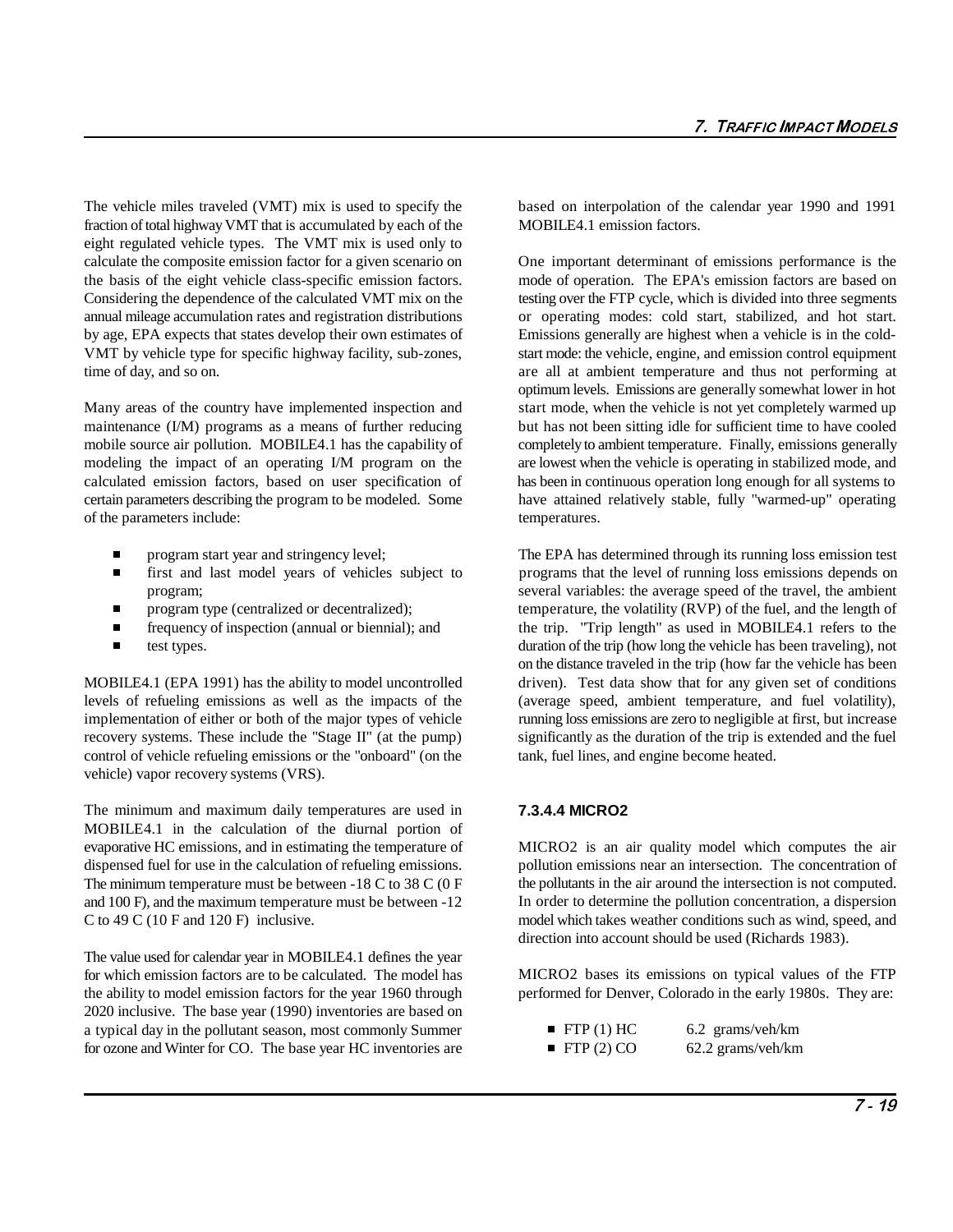FTP (3) NOx  $1.2$  grams/veh/km

For lower than Denver altitudes or years beyond 1980's, emission rates may be lower and should change from these initial values.

The emission formulas as a function of acceleration and speeds are as follow:

 *HC Emission (gram/sec) = 0.018 + 5.668\*10 (A\*S) + 2.165\*10 (A\*S )* (7.17a) *-3 -4 <sup>2</sup> CO Emission (gram/sec) =*

 $0.182 - 8.587 * 10<sup>2</sup> (A *S) + 1.279 * 10<sup>2</sup> (A *S<sup>2</sup>)$  (7.17b)

 *NOx Emission (gram/sec) =*  $3.86*10^{3} + 8.767*10^{3}(A*S)$  *(for A\*S>0)* (7.17c)

 *NOx Emission (gram/sec) = 1.43\*10<sup>-3</sup> - 1.830\*10<sup>-4</sup>(A\*S) (for A\*S<0)* (7.17d)

where,

 $A =$  acceleration (meters/sec<sup>2</sup>) and *S* = speed (meters/sec).

### **7.3.4.5 The TRRL Model**

This model has been developed by the British Transport and Road Research Laboratory (TRRL) and it predicts air pollution from road traffic (Hickman and Waterfield 1984). The estimations of air pollution are in the form of hourly average concentrations of carbon monoxide at selected locations around a network of roads. The input data required are the configuration of the road network, the location of the receptor, traffic volumes and speeds, wind speed, and wind direction.

The concentration of carbon monoxide may be used as to approximate the likely levels of other pollutants using the following relations:

*HC* (*ppm*) = 1.8 *CO* (*ppm*) \*  $R + 4.0$  (7.18a)

 $NOx (ppm) = CO (ppm) * R + 0.1$  (7.18b)

where  $R$  is the ratio of pollutant emission rate to that of carbon monoxide for a given mean vehicle speed,

| <b>Mean Speed</b><br>(km/hr) | <b>NOx</b><br>(ppm) | HС<br>(ppm) |
|------------------------------|---------------------|-------------|
| 20                           | 0.035               | 0.205       |
| 30                           | 0.050               | 0.240       |
| 40                           | 0.070               | 0.260       |
| 50                           | 0.085               | 0.280       |
| 60                           | 0.105               | 0.290       |
| 70                           | 0.120               | 0.305       |

A quick but less accurate estimate of the annual maximum 8 hour CO concentration can also be obtained from the average peak hour CO concentration estimate, as follows:

$$
C_8 = 1.85 C_1 + 1.19 \tag{7.19}
$$

where  $C_8$  is the annual maximum 8 hour concentration, and  $C_1$ is the average peak hour concentration.

A graphical screening test is introduced by which any properties likely to experience an air pollution problem are identified. The procedure first reduces the network to a system of long roads and roundabouts (if any). Then from a graph, the concentration of carbon monoxide for standard traffic conditions for locations at any distance from each network element may be determined. Factors are then applied to adjust for the traffic conditions at the site and the sum of the contributions from each element gives an estimate of the likely average peak hour concentration. An example of the graphical screening test results is shown in Table 7.3.

# **7.3.5 Other Mobile Source Air Quality Models**

There are many other mobile source models which estimate the pollutant emission rates and concentrations near highway and arterial streets. Most of these models relate vehicle speeds and other variables such as vehicle year model, ambient temperature, and traffic conditions to emission rates. A common example of this type of relation could be found in Technical Advisory #T6640.10 of EPA report, "Mobile Source Emission Factor Tables for MOBILE3." Other popular models include HIWAY2 and CAL3QHC. HIWAY2 model has been developed by U.S. EPA to estimate hourly concentrations of non-reactive pollutants, like CO, downwind of roadways. It is usually used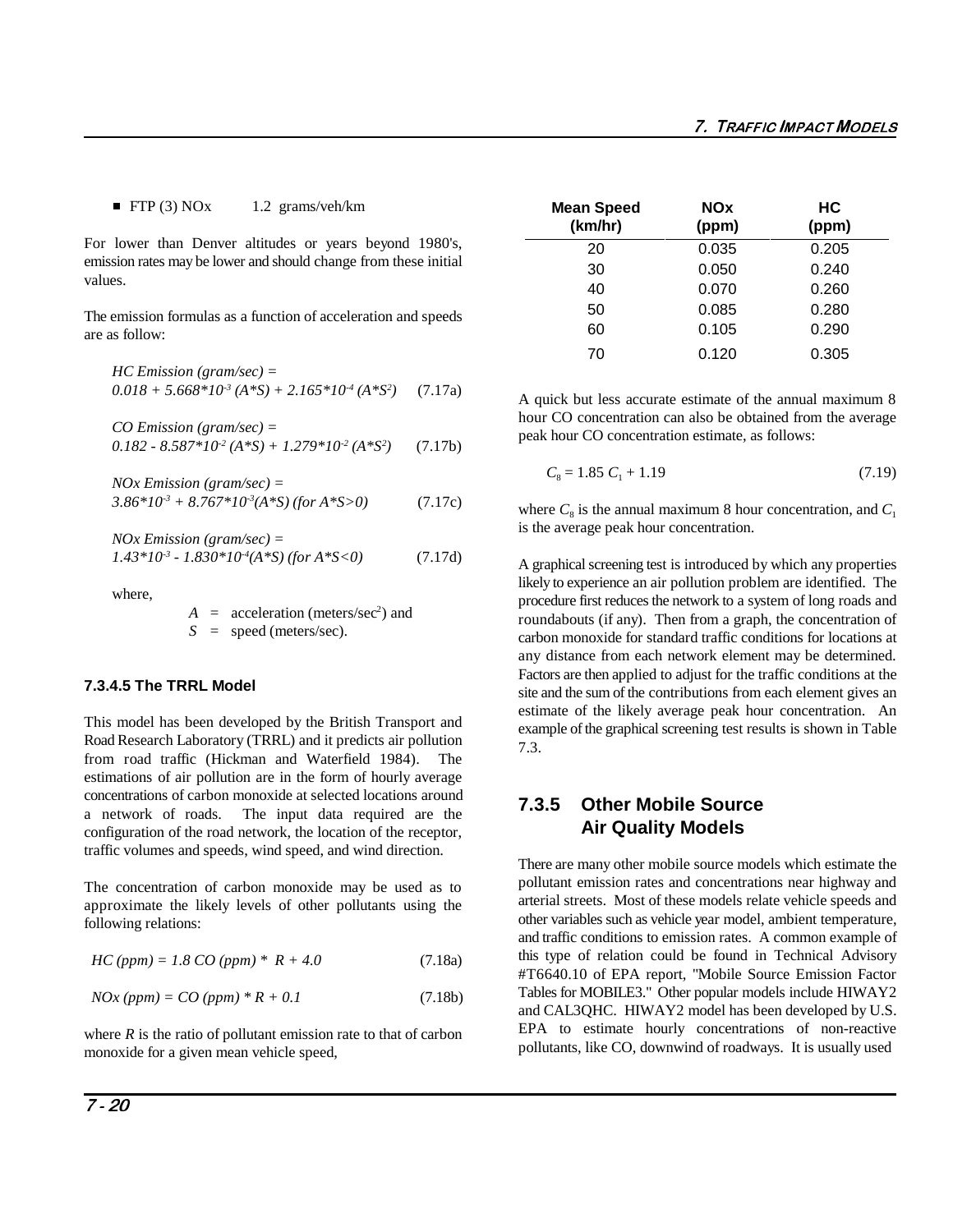| Distance from Centerline (m)                                                   | 13    | 45    | 53   | 103  |  |  |
|--------------------------------------------------------------------------------|-------|-------|------|------|--|--|
| CO for 1000 vehs/hr at 100 km/h (ppm)                                          | 1.08  | 0.49  | 0.40 | 0.11 |  |  |
| Traffic Flow (vehs/hr)                                                         | 2,600 | 1,400 | 800  | 400  |  |  |
| Speed (km/hr)                                                                  | 40    | 20    | 20   | 50   |  |  |
| <b>Speed Correction Factor</b>                                                 | 2.07  | 3.59  | 3.59 | 1.73 |  |  |
| CO for Actual Traffic Conditions (ppm)                                         | 5.81  | 2.46  | 1.15 | 0.08 |  |  |
| Total 1-Hour $CO = 9.50(ppm)$<br>Equivalent Annual Maximum 8-Hour = 18.76(ppm) |       |       |      |      |  |  |

### **Table 7.3 Graphical Screening Test Results for Existing Network**

for analyzing at- grade highways and arterials in uniform wind is especially designed to handle near-saturated and/or overconditions at level terrain as well as at depressed sections (cuts) capacity traffic conditions and complex intersections where of roadways. The model cannot be used if large obstructions major roadways interact through ramps and elevated highways. such as buildings or large trees hinder the flow of air. The The model combines the CALINE3 line source dispersion model simple terrain requirement makes this model less accurate for with an algorithm that internally estimates the length of the

The CAL3QHC model has the ability to account for the required by transportation models such as roadway geometries, emissions generated by vehicles traveling near roadway receptor locations, vehicular emissions, and meteorological intersections. Because idling emissions account for a substantial conditions. Emission factors used in the model should be portion of the total emissions at an intersection, this capability obtained from mobile source emission factor models such as represents a significant improvement in the prediction of MOBILE4. pollutant concentrations over previous models. This EPA model

urban conditions than CALINE4 type of models. queues formed by idling vehicles at signalized intersections. The inputs to the model includeinformation and data commonly

# **References**

- Akcelik, R. (1981). *Fuel Efficiency and Other Objectives in* Andreassen, D. (1991). *Population and Registered Vehicle* Control, Vol. 22, pp. 54-65. No. 5, pp. 343-351.
- Akcelik, R. And C. Bayley (1983). *Some Results on Fuel* Belmont, D. M. (1953). *Effect of Average Speed And Volume Consumption Modelling for Urban Traffic Management.* Research Report ARR No. 124, Austrailian Road Research Board, pp. 51-56.
- *Traffic System Management.* Traffic Engineering & *Data Vs. Road Deaths.* Accident Analysis & Prev., Vol. 23,
	- *Consumption Models. Appeared in Progress in Fuel On Motor-vehicle Accidents On Two-lane Tangents.* Proc. Highway Research Board, 32, pp. 383-395.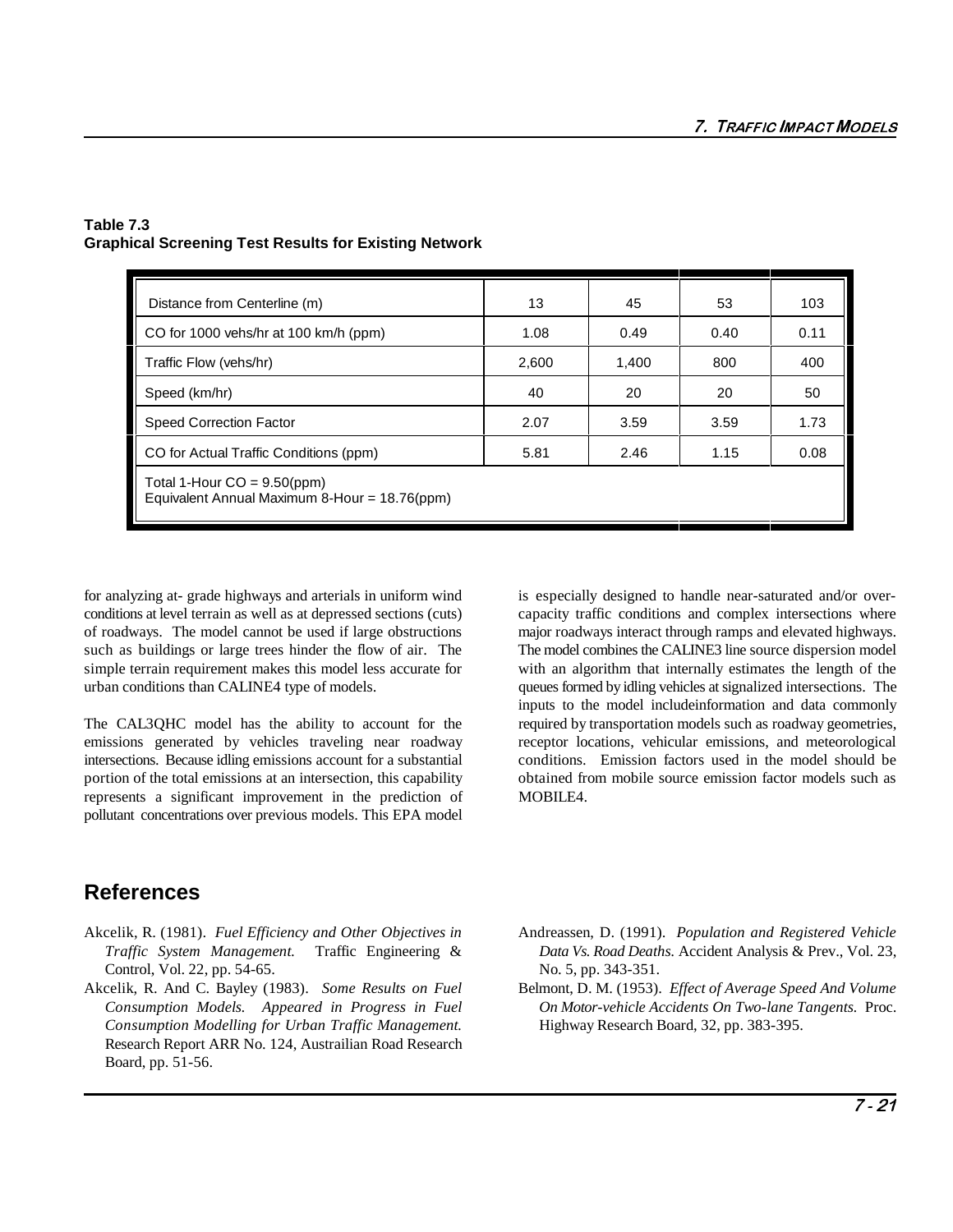- Biggs, D. C. and R. Akcelik (1986). *An Energy-Related* Federal Highway Administration (1984). *CALINE4 A* Engineering & Control, Vol.27, No.6, pp. 320-325.
- Bonneson, J. A., and P. T. McCoy (1993). *Estimation* 84/15. 83-89, Washington DC. The Contract of the Research, Vol. 23B, No. 5, pp. 373-385.
- Presented at the 70th Annual Meeting of the Transportation Research Board, Washington, DC.
- Brüde, U. and J. Larsson (1993). *Models For Predicting Accidents At Junctions Where Pedestrians And Cyclists Are Involved. How Well Do They Fit?* Accident Analysis & Prev. Vol. 25, No. 6, pp. 499-509.
- Ceder, A. and M. Livneh (1978). *Further Evaluation Of The Relationships Between Road Accidents and Average Daily Traffic.* Accident Analysis & Prev., Vol 10, pp. 95-109.
- Ceder, A. (1982). *Relationship Between Road Accidents And* Vol 14, No. 1, pp. 35-44.
- Ceder, A. and M. Livneh (1982). *Relationship Between Road Accidents And Hourly Traffic Flow-I*. Accident Analysis & Prev., Vol. 14, No. 1.
- Chang, M. F., L. Evans, R. Herman, and P. Wasielewski (1976). *Gasoline Consumption in Urban Traffic*. Transportation Research Record 599, Transportation Research Board, pp. 25-30.
- Chang, M. F. and R. Herman (1981). *Trip Time Versus Stop Time and Fuel Consumption Characteristics in Cities.* Transportation Science, Vol. 15, No. 3, pp. 183-209.
- Cleveland, D. E., L. P. Kostyniuk, and K.-L. Ting (1985). *Design and Safety On Moderate Volume Two-lane Roads*. Transportation Research Record, 1026, pp. 51-61.
- DeLuchi, M., Q. Wang, and D. Sperling (1989). *Electric Vehicles: Performance, Life-Cycle Costs, Emissions, and Recharging Requirements*. Transportation Research, Vol. 23A, No. 3.
- Evans, L., R. Herman, and T. Lam (1976). *Multivariate Analysis of Traffic Factors Related to Fuel Consumption in Urban Driving*. Transportation Science, Vol. 10, No. 2, pp. 205-215.
- Evans, L. and R. Herman (1978). *Automobile Fuel Economy on Fixed Urban Driving Schedules*. Transportation Science, Vol. 12, No. 2, pp. 137-152.
- Everall, P. F. (1968). *The Effect of Road and Traffic Conditions on Fuel Consumption*. RRL Report LR 226, Road Research Laboratory, Crowthorne, England.
- *Model for Instantaneous Fuel Consumption.* Traffic *Dispersion Model for Predicting Air Pollutant Concentrations Near Roadways*. Report FHWA/CA/TL -
- *of Safety At Two-way Stop-controlled Intersections On* Fisk, C. S. (1989). *The Australian Road Research Board Rural Highways*. Transportation Research Record 1401, pp. *Instantaneous Model of Fuel Consumption*. Transportation
- Brundell-Freij, K. and L. Ekman (1991). *Flow and Safety*. Gipps, P. G. and B. G. Wilson (1980). *MULTISIM: A Computer Package for Simulating Multi-Lane Traffic Flows*. Proceedings of the 4th Biennial Conference of Simulation Society of Australia.
	- Greene, D. L. and J. T. Liu (1988). *Automotive Fuel Economy Improvements and Consumers' Surplus*. Transportation Research, Vol. 22A, No. 3.
	- Greene, D. L. and K. G. Duleep (1993). *Costs and Benefits of Automotive Fuel Economy Improvement: A Partial Analysis*. Transportation Research, Vol. 27A, No.3.
	- *Hourly Traffic Flow-II*. Accident Analysis & Prev., Accident Analysis and Prevention, Vol. 3, No. 1, pp. 1-13. Hauer, E. (1971). *Accident Overtaking and Speed Control*.
		- Hauer, E. (1992). *Empirical Bayes Approach To The Estimation Of "Unsafety"; The Multivariate Regression Method*. Accident Analysis & Prev., Vol. 24, No. 5, pp. 457-477.
		- Hauer, E., D. Terry, and M. S. Griffith (1994). *The Effect Of Resurfacing On The Safety Of Rural Roads In New York State*. Paper 940541 presented at the 73rd Annual Meeting of the Transportation Research Board, Washington, DC.
		- Hall, J. W. And O. J. Pendleton (1990). *Rural Accident Rate Variation with Traffic Volume.* Transportation Research Record 1281, TRB, NRC, Washington, DC, pp. 62-70.
		- Herman, R. and S. Ardekani (1985). *The Influence of Stops on Vehicle Fuel Consumption in Urban Traffic*. Transportation Science, Vol. 19, No. 1, pp. 1-12.
		- Hickman, A. J. and V. H. Waterfield (1984). *A User's Guide to the Computer Programs for Predicting Air Pollution from Road Traffic*. TRRL Supplementary Report 806.
		- Hickman, A. J. and M. H. L. Waters (1991). *Improving Automobile Fuel Economy*. Traffic Engineering & Control, Vol. 23, No. 11.
		- Hooker, J. N., A. B. Rose, and G. F. Roberts (1983). *Optimal Control of Automobiles for Fuel Economy*. Transportation Science, Vol. 17, No. 2, pp. 146-167.
		- Institute of Transportation Engineers (1989). *A Toolbox for Alleviating Traffic Congestion*. Publication No. IR.054A.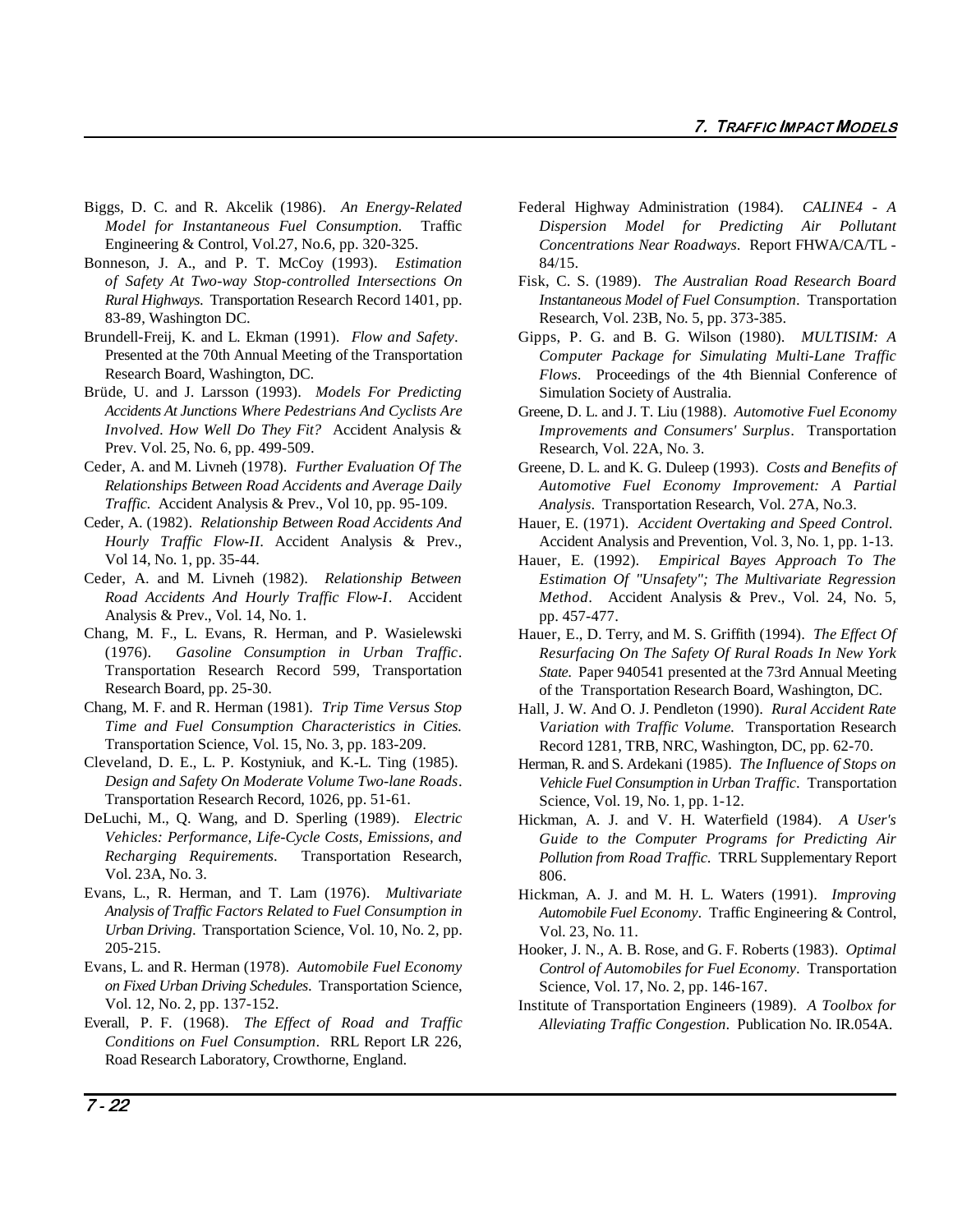- Jovanis, P. P. and H-L. Chang (1987). *Modelling The Relationship Of Accidents To Miles Travelled*.
- Kenworthy, J. R., H. Rainford, P. W. G. Newman, and T. J. Report No. DRS-82-01, Ontario, Canada. Lyons (1986). *Fuel Consumption, Time Saving and Freeway Speed Limits*. Traffic Engineering & Control, Vol. 27, No. 9, pp. 455-459.
- Kihlberg, J. K. and K. J. Tharp (1968). *Accident Rates As Related To Design Elements Of Rural Highways.* National Cooperative Highway Research Program Report, 47, Highway Research Board.
- Komor, P., S. F. Baldwin, and J. Dunkereley (1993). Pfundt, K. (1968). *Comparative Studies Of Accidents Efficiency in the Developing World*. Transportation
- Lam, T. N. (July 1985). *Estimating Fuel Consumption Accident Rates*. Accident Analysis & Prevention, Vol. 1, pp. *From Engine Size*. Journal of Transportation Engineering, Vol. 111, No. 4, pp. 339-357.
- *Verkehrsbelastung Auf Eienem deutschen Autobahnabschnitt* (About the Relationship between Traffic Accidents and Traffic Flow on a Section of a German
- Lieberman, E., R. D. Worrall, D. Wicks, and J. Woo (1979). Sydney. Report No. FHWA-RD-77-41 to 77-45, Washington, DC.
- Lundy, R. A. (1965). *Effect of Traffic Volumes And Number Of Lanes On Freeway Accident Rates.* Highway Research Washington, DC. Record 99, HRB, National Research Council, Washington, DC, pp. 138-147.
- Mahalel, D. (1986). *A Note on Accident Risk.* Transportation Research Record, 1068, National Research Council, Washington, DC, pp. 85-89.
- McDonald, J. W. (1953). *Relationship between Number of Accidents and Traffic Volume at Divided-Highway Intersections.* Bulletin No. 74, pp. 7-17.
- Miaou, S-P. and H. Lum (1993). *Modeling Vehicle Accidents And Highway Geometric Design Relationships*. Accident Analysis & Prev. Vol. 25, No. 6, pp. 689-709.
- Ng, J. C. N. and E. Hauer (1989). *Accidents on Rural Two-Lane Roads: Differences Between Seven States*. Transportation Research Record, 1238, pp. 1-9.
- Transportation Research Record 1068, Washington, DC, *Document For Automotive Fuel Economy*. The pp. 42-51. Transportation Energy Management Program (TEMP) Ontario Ministry of Transportation and Communications (1982). *A Technical Background*
	- Pelensky, E., W. R. Blunden, and R. D. Munro (1968). *Operating Costs of Cars in Urban Areas*. Proceedings, Fourth Conference of the Australian Road Research Board, Vol. 4, part 1, pp. 475-504.
	- Persaud B. and Dzbik, L. (1993). *Accident Prediction Models For Freeways.* Transportation Research Record 1401, TRB, NRC, Washington, DC, pp. 55-60.
- *Technologies for Improving Transportation Energy On Rural Roads.* Strassenbau und Strassenverkehrstechnik, Vol. 82, Federal Ministry of Transport, Bonn.
- Research, Vol 27A, No. 5. Pfundt, K. (1969). *Three Difficulties In The Comparison Of* 253-259.
- Leutzbach, W., W. Siegener, and R. Wiedemann (1970). J. R. Kenworthy (1987). *Fuel Consumption Models: An Über den Zusammenhang Zwischen Verkehrsunfällen Und Evaluation Based on a Study of Perth's Traffic Patterns*. Pitt, D. R., T. J. Lyons, P. W. G. Newman, and Traffic Engineering & Control, Vol. 27, No. 2, pp. 60-68.
	- Freeway). Accident Analysis & Prev. *Emissions Research Annual Report*. Charles Kolling Vol. 2, pp. 93-102. Research Laboratory Technical Note: ER36, University of Post, K., J. Tomlin, D. Pitt, N. Carruthers, A. Maunder, J. H. Kent, and R. W. Bilger (1981). *Fuel Economy and*
	- *NETSIM Model (5 Vols.)*. Federal Highway Administration, Quaye, K., L. Leden, and E. Hauer (1993). *Pedestrian Accidents And Left-turning Traffic At Signalized Intersections.* AAA foundation for Traffic Safety,
		- Richards, G. G. (1983). *MICRO2 An Air Quality Intersection Model*. Colorado Department of Highways.
		- Richardson, A. J. and R. Akcelik (1983). *Fuel Consumption and Data Needs for the Design and Evaluation of Urban Traffic Systems.* Research Report ARR No. 124, Austrailian Road Research Board, pp. 51-56.
		- Roosmark, P.O. (1966). *Trafikolyckor i trevagskorsningar.* Statens Vaginstitut, Preliminary Report 22, Stockholm.
		- Satterthwaite, S. P. (1981). *A Survey into Relationships between Traffic Accidents and Traffic Volumes.* Transport and Road Research Laboratory Supplementary Report, SR 692, pp. 41.
		- Slatterly, G. T. and D. E. Cleveland (1969). *Traffic Volume. Traffic Control And Roadway Elements.* Chapter 2, Automotive Safety Foundation, pp. 8.